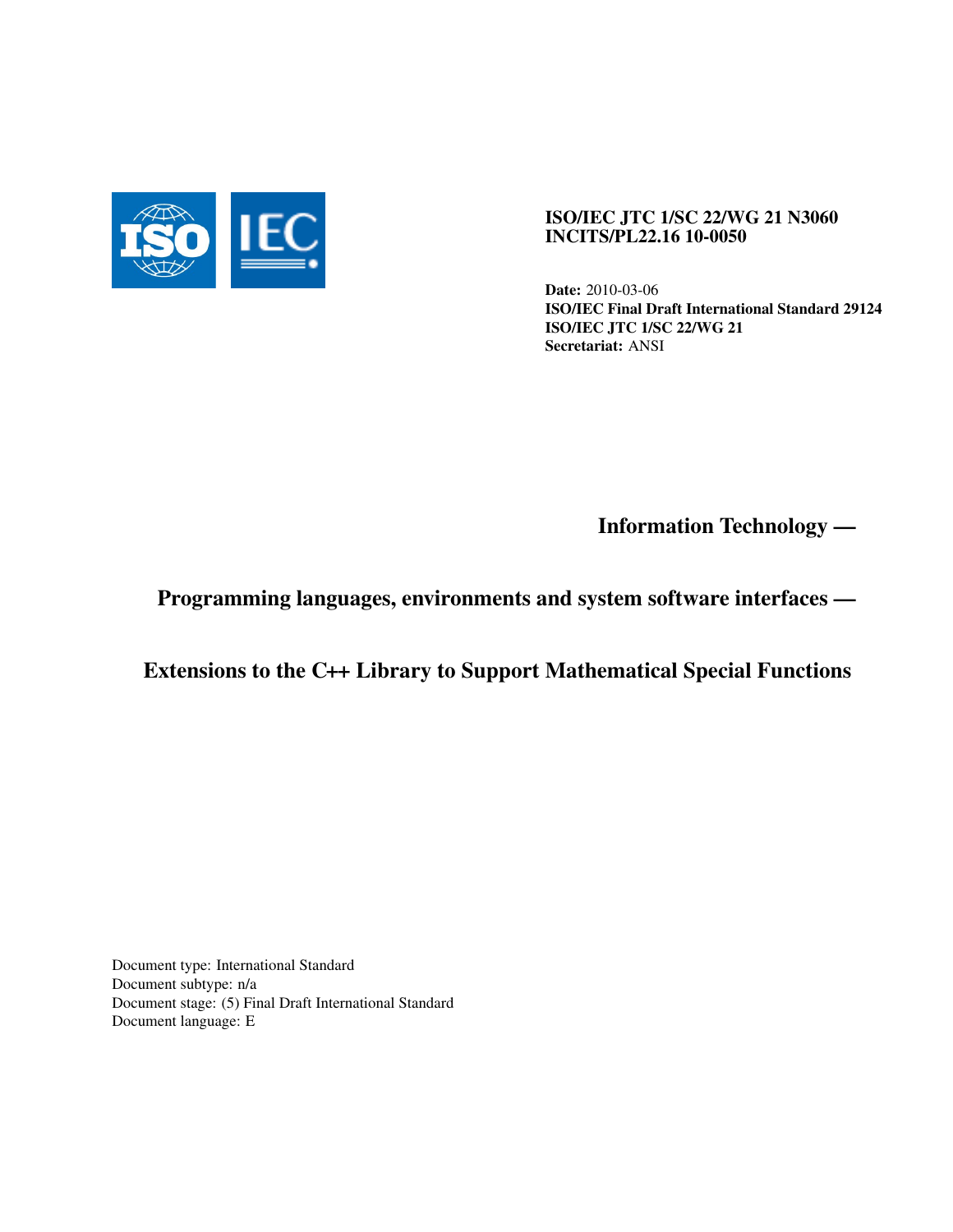## Copyright notice

This ISO document is a Draft International Standard and is copyright-protected by ISO. Except as permitted under the applicable laws of the user's country, neither this ISO draft nor any extract from it may be reproduced, stored in a retrieval system or transmitted in any form or by any means, electronic, photocopying, recording or otherwise, without prior written permission being secured.

Requests for permission to reproduce should be addressed to either ISO at the address below or ISO's member body in the country of the requester.

ISO Copyright Office Case postale 56, CH-1211 Geneva 20 Tel. + 41 22 749 01 11 Fax + 41 22 749 09 47 E-mail <[copyright@iso.org](mailto:copyright@iso.org)> Web <http://www.iso.org>

Reproduction may be subject to royalty payments or a licensing agreement.

Violators may be prosecuted.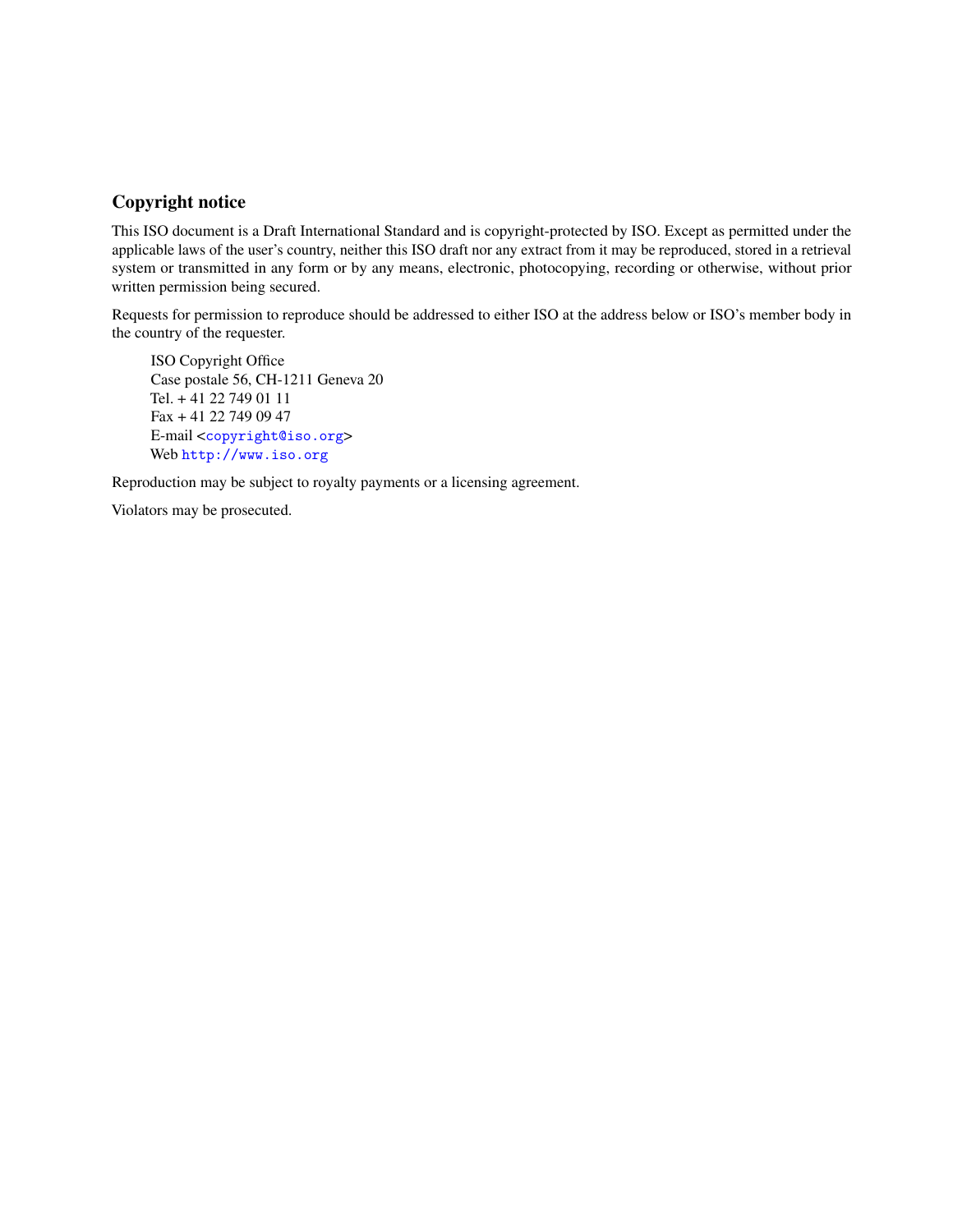# **Contents**

<span id="page-2-0"></span>

| <b>Contents</b> |                                       |                                                                                                                                                                                          |                                        |  |
|-----------------|---------------------------------------|------------------------------------------------------------------------------------------------------------------------------------------------------------------------------------------|----------------------------------------|--|
|                 |                                       | <b>List of Tables</b>                                                                                                                                                                    | v                                      |  |
|                 | Foreword                              |                                                                                                                                                                                          | vi                                     |  |
|                 | <b>Introduction</b>                   |                                                                                                                                                                                          | vii                                    |  |
| 1               | <b>Scope</b><br>1.1<br>1.2<br>1.3     |                                                                                                                                                                                          | 1<br>$\mathbf{1}$<br>$\mathbf{1}$<br>1 |  |
| 2               |                                       | <b>Normative references</b>                                                                                                                                                              | 2                                      |  |
| 3               | Terms, definitions, and symbols       |                                                                                                                                                                                          | 3                                      |  |
| 4               | Conformance                           |                                                                                                                                                                                          | 4                                      |  |
| 5               | <b>Headers</b>                        |                                                                                                                                                                                          | 5                                      |  |
| 6               | <b>Namespaces</b>                     |                                                                                                                                                                                          | 6                                      |  |
| 7               | 7.1<br>7.2                            | <b>Macro</b> names<br>Predefined macro name $\ldots$ , $\ldots$ , $\ldots$ , $\ldots$ , $\ldots$ , $\ldots$ , $\ldots$ , $\ldots$ , $\ldots$ , $\ldots$ , $\ldots$ , $\ldots$ , $\ldots$ | 7<br>$\tau$<br>7                       |  |
| 8               | <b>Mathematical special functions</b> |                                                                                                                                                                                          | 8                                      |  |
|                 | 8.1                                   |                                                                                                                                                                                          | 8                                      |  |
|                 |                                       | 8.1.1                                                                                                                                                                                    | 11                                     |  |
|                 |                                       | 8.1.2                                                                                                                                                                                    | 11                                     |  |
|                 |                                       | 8.1.3                                                                                                                                                                                    | 12                                     |  |
|                 |                                       | 8.1.4<br>8.1.5                                                                                                                                                                           | 12<br>12                               |  |
|                 |                                       | (complete) elliptic integral of the second kind $\ldots \ldots \ldots \ldots \ldots \ldots \ldots \ldots \ldots \ldots$<br>8.1.6                                                         | 12                                     |  |
|                 |                                       |                                                                                                                                                                                          |                                        |  |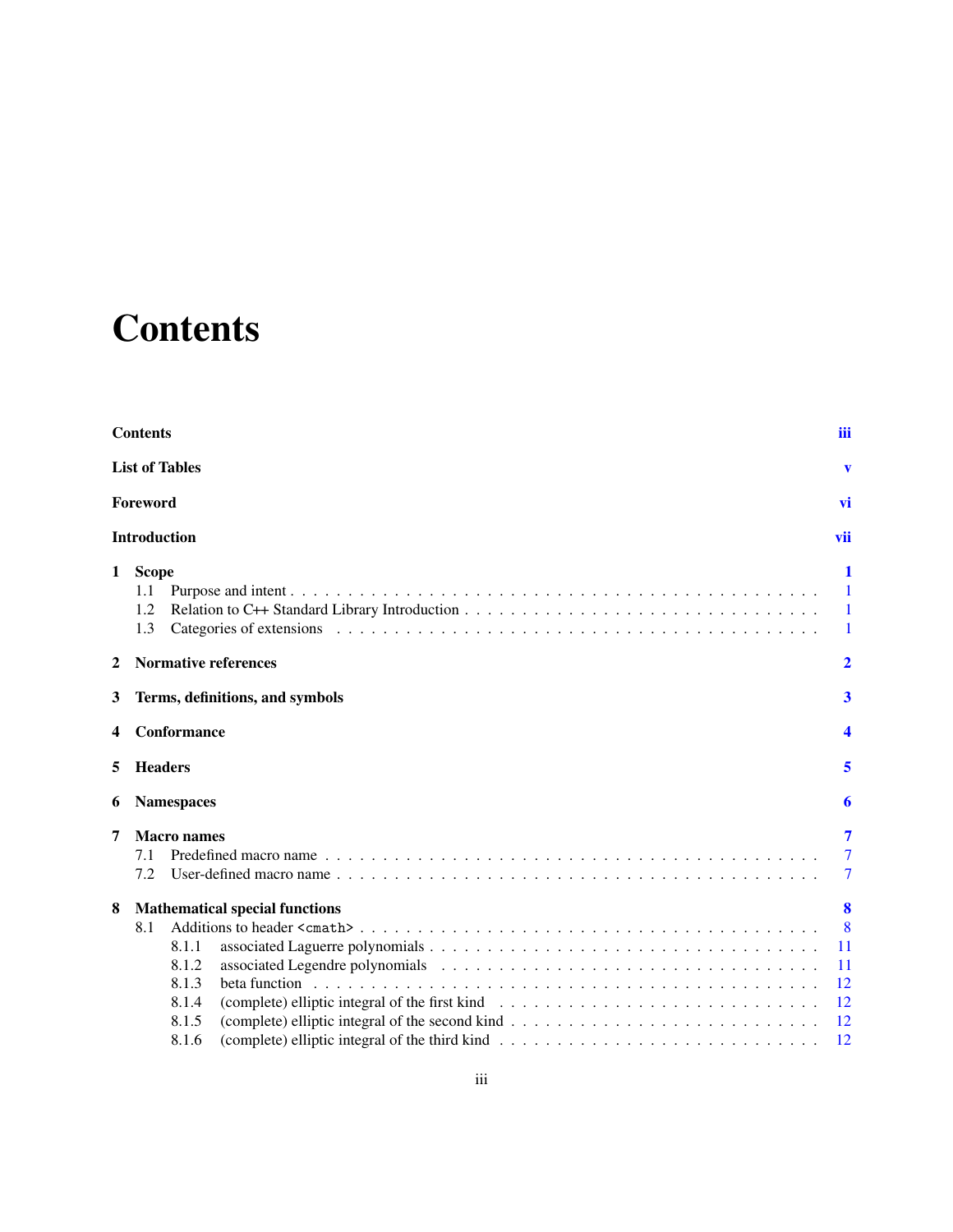|     | 8.1.7  |           |
|-----|--------|-----------|
|     | 8.1.8  | -13       |
|     | 8.1.9  | -13       |
|     |        | -14       |
|     | 8.1.11 | -14       |
|     |        | -15       |
|     |        | -15       |
|     |        | -15       |
|     |        | -15       |
|     |        | -16       |
|     |        | -16       |
|     |        | -16       |
|     |        | 17        |
|     |        | 17        |
|     |        | -18       |
| 8.2 |        | <b>18</b> |
| 8.3 |        | -18       |
| 8.4 |        | -18       |
|     |        |           |

## Bibliography [19](#page-26-0)

Index [20](#page-27-0)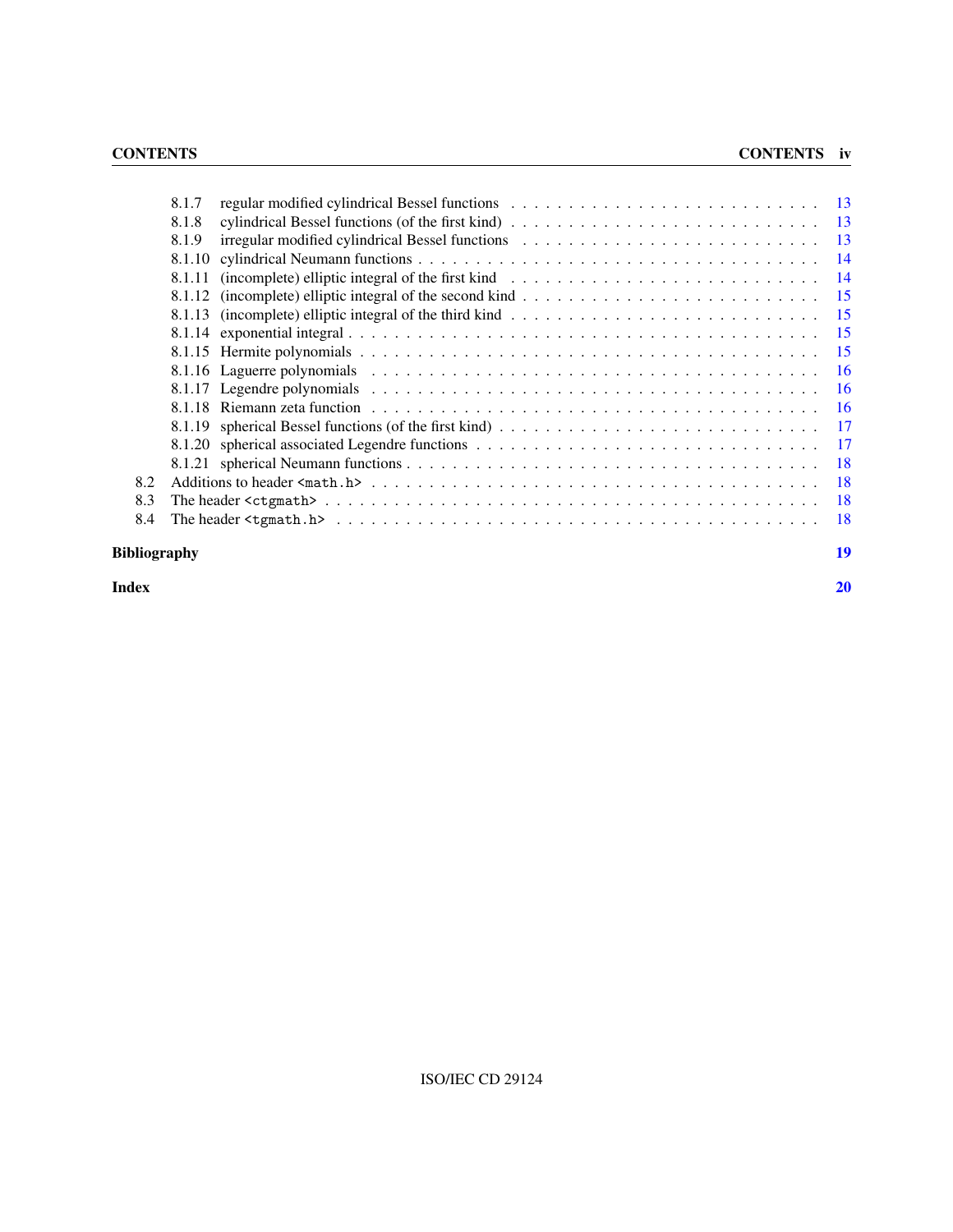# List of Tables

<span id="page-4-0"></span>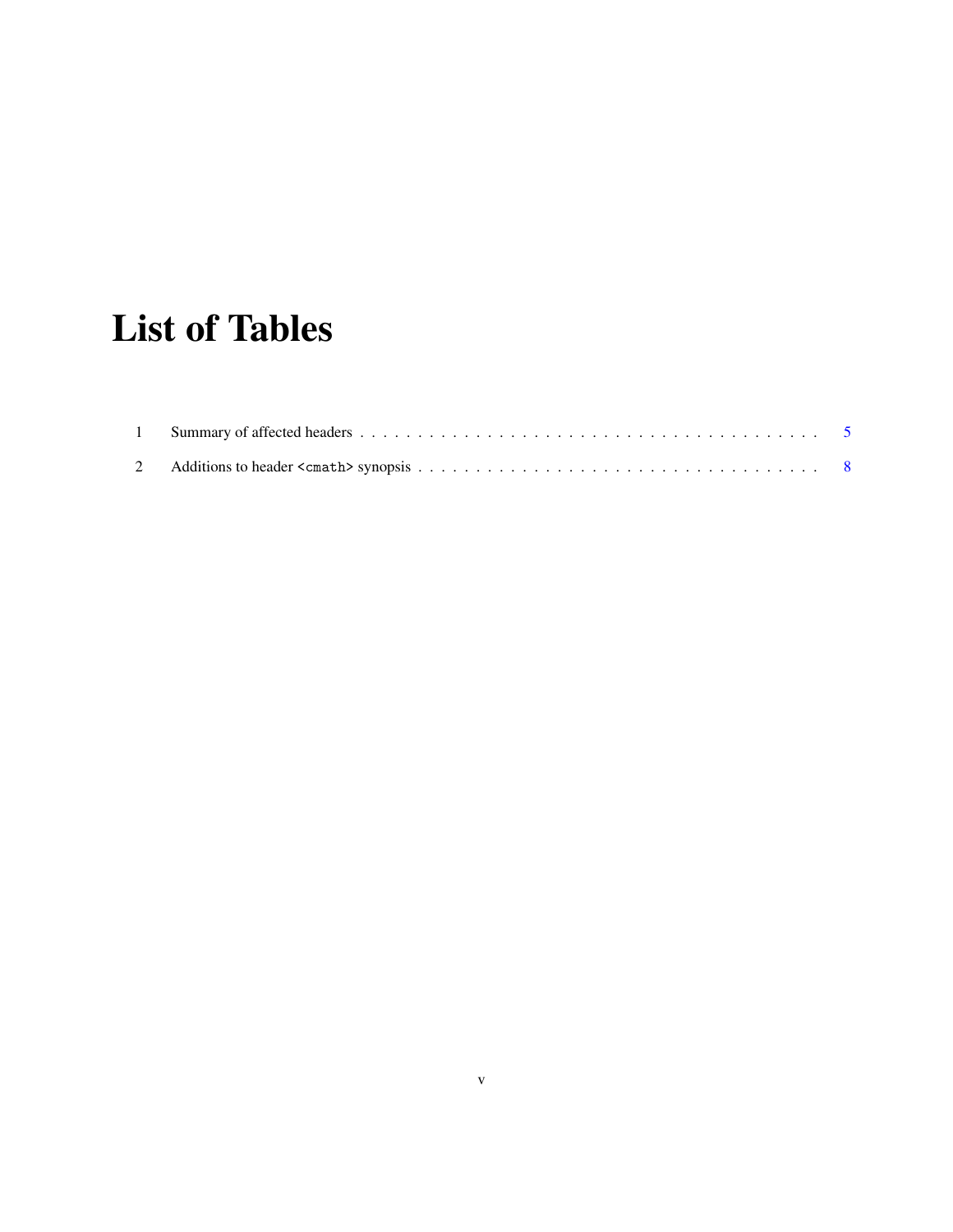# <span id="page-5-0"></span>Foreword

ISO (the International Organization for Standardization) and IEC (the International Electrotechnical Commission) form the specialized system for worldwide standardization. National bodies that are members of ISO or IEC participate in the development of International Standards through technical committees established by the respective organization to deal with particular fields of technical activity. ISO and IEC technical committees collaborate in fields of mutual interest. Other international organizations, governmental and non-governmental, in liaison with ISO and IEC, also take part in the work. In the field of information technology, ISO and IEC have established a Joint Technical Committee, ISO/IEC JTC 1.

International Standards are drafted in accordance with the rules given in the ISO/IEC Directives, Part 2.

The main task of the Joint Technical Committee is to prepare International Standards. Draft International Standards adopted by the Joint Technical Committee are circulated to national bodies for voting. Publication as an International Standard requires approval by at least 75% of the national bodies casting a vote.

Attention is drawn to the possibility that some of the elements of this document may be the subject of patent rights. ISO and IEC shall not be held responsible for identifying any or all such patent rights.

ISO/IEC 29124 was prepared by Joint Technical Committee ISO/IEC JTC 1, *Information technology*, subcommittee SC 22, *Programming languages, their environments and systems software interfaces*.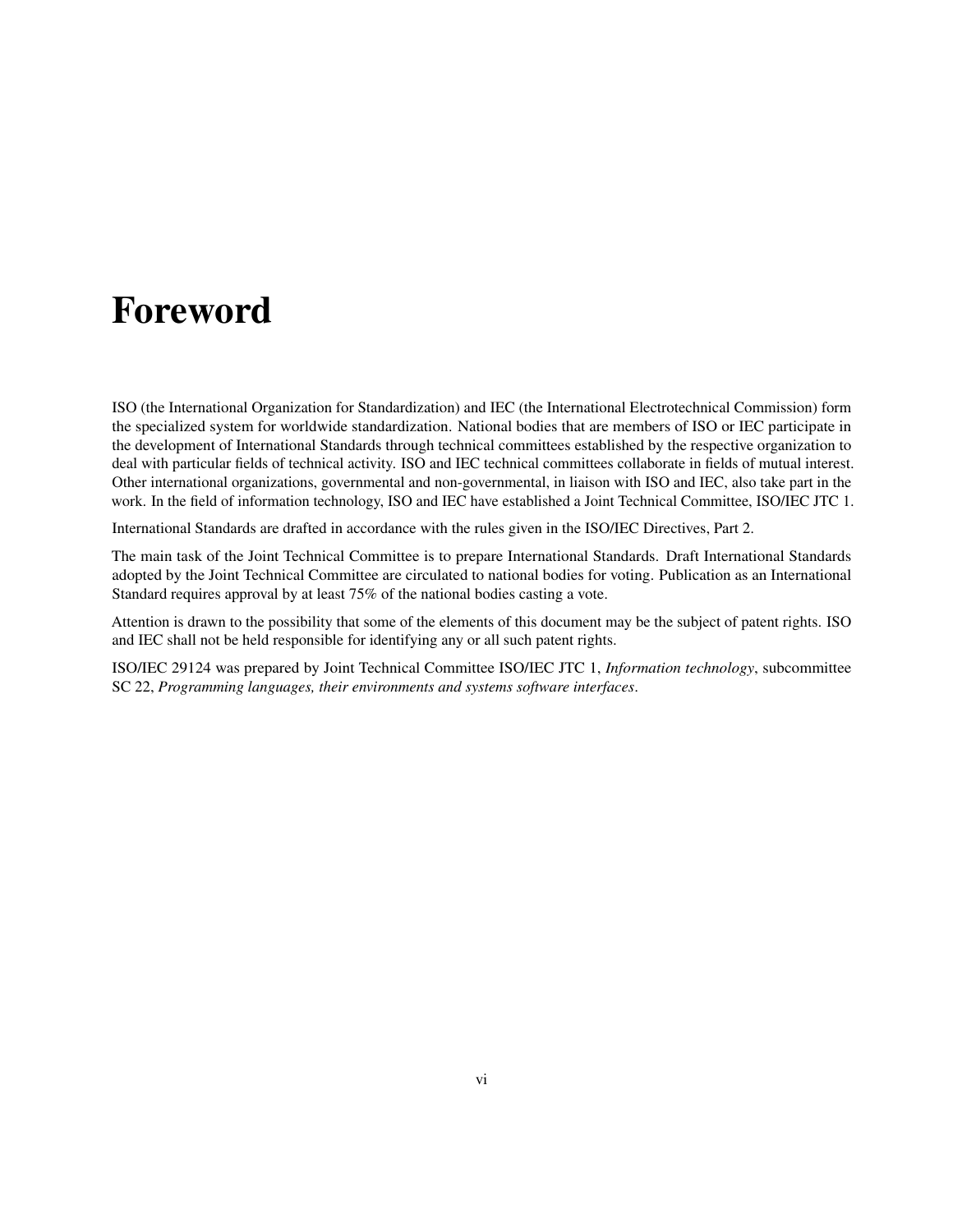# <span id="page-6-0"></span>Introduction

This International Standard is divided into three major subdivisions:

- preliminary elements (Clauses 1–3),
- indicating conformance (Clause 4), and
- the library facilities (Clauses 5–6).

Footnotes are provided to emphasize consequences of the rules described in that subclause or elsewhere in this International Standard. References are used to refer to other related documents and subclauses. A bibliography lists documents that are non-normatively cited in this Standard, or that were referred to during the preparation of this International Standard.

ISO/IEC JTC 1/SC 22/WG 21, the ISO Working Group responsible for this International Standard, maintains [http:](http://www.open-std.org/jtc1/sc22/wg21) [//www.open-std.org/jtc1/sc22/wg21](http://www.open-std.org/jtc1/sc22/wg21), a site on the World Wide Web containing additional information relevant to this Standard such as background for many of the decisions made during its preparation and a log of any Defect Reports and their responses.

The provisions of this International Standard are based on 5.2 ("Mathematical special functions") of *Technical Report 1 on C++ Library Extensions* [\[2\]](#page-26-1). That subclause also served as a basis for a similar International Standard [\[3\]](#page-26-2) by ISO/IEC JTC 1/SC 22/WG 14. Because of their common origin, it is intended that both these International Standards specify substantially identical syntax and semantics to the extent permitted by each Standard's programming language.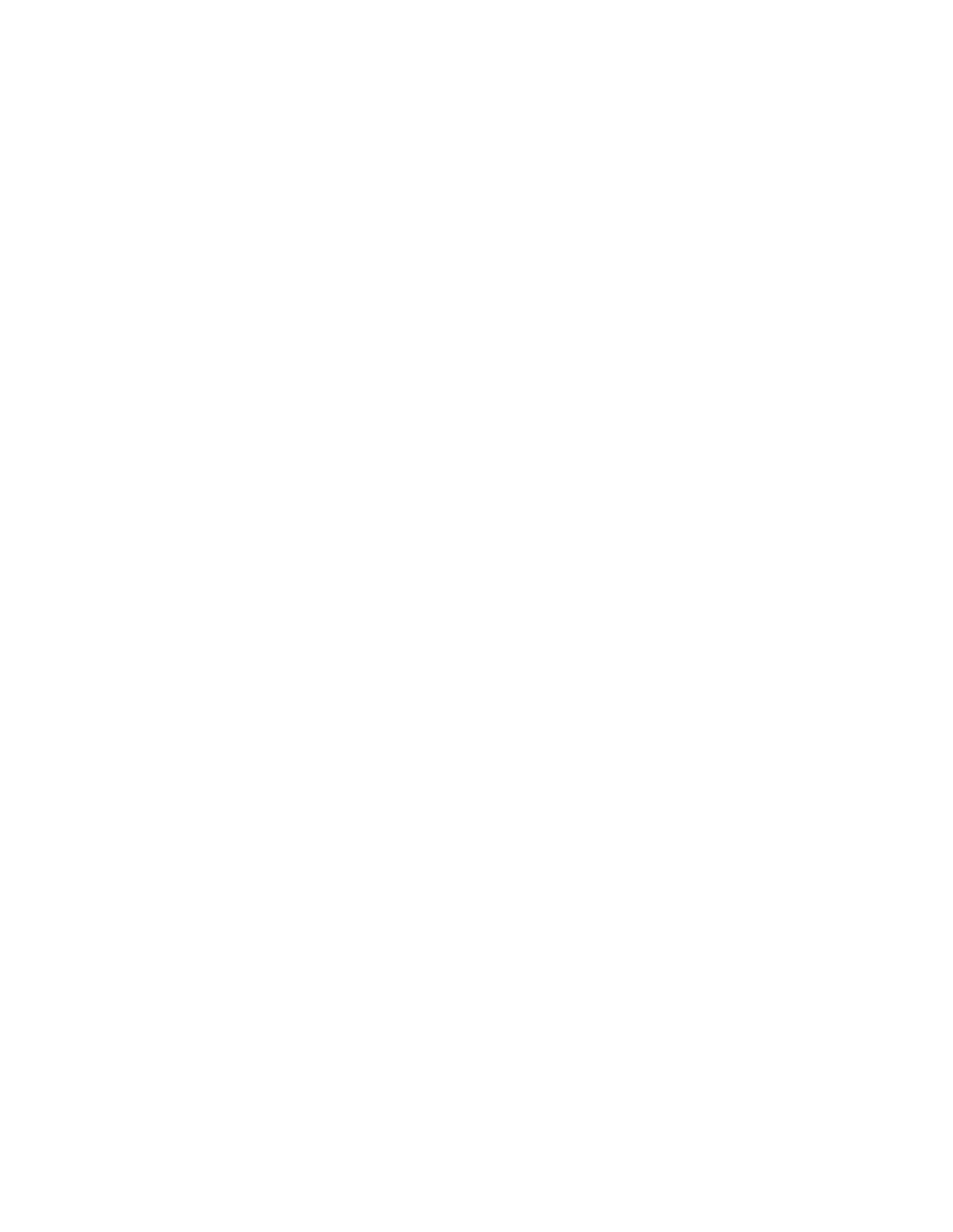# <span id="page-8-0"></span>1 Scope [scope]

## <span id="page-8-1"></span>1.1 Purpose and intent **contained a set of the contained and intent** set of the set of the set of the set of the set of the set of the set of the set of the set of the set of the set of the set of the set of the set of the

1 This International Standard specifies extensions to the *C++ standard library* as defined in the International Standard for the C++ programming language [ISO/IEC 14882:2003].

## <span id="page-8-2"></span>1.2 Relation to C++ Standard Library Introduction [scope.libintro]

1 Unless otherwise specified, the whole of Clause 17 ("Library Introduction") of the ISO C++ Standard [ISO/IEC 14882:2003] is included into this International Standard by reference.

### <span id="page-8-3"></span>1.3 Categories of extensions **contained a set of extensions** [scope.ext]

1 This International Standard specifies extensions to the C++ standard library to support mathematical special functions.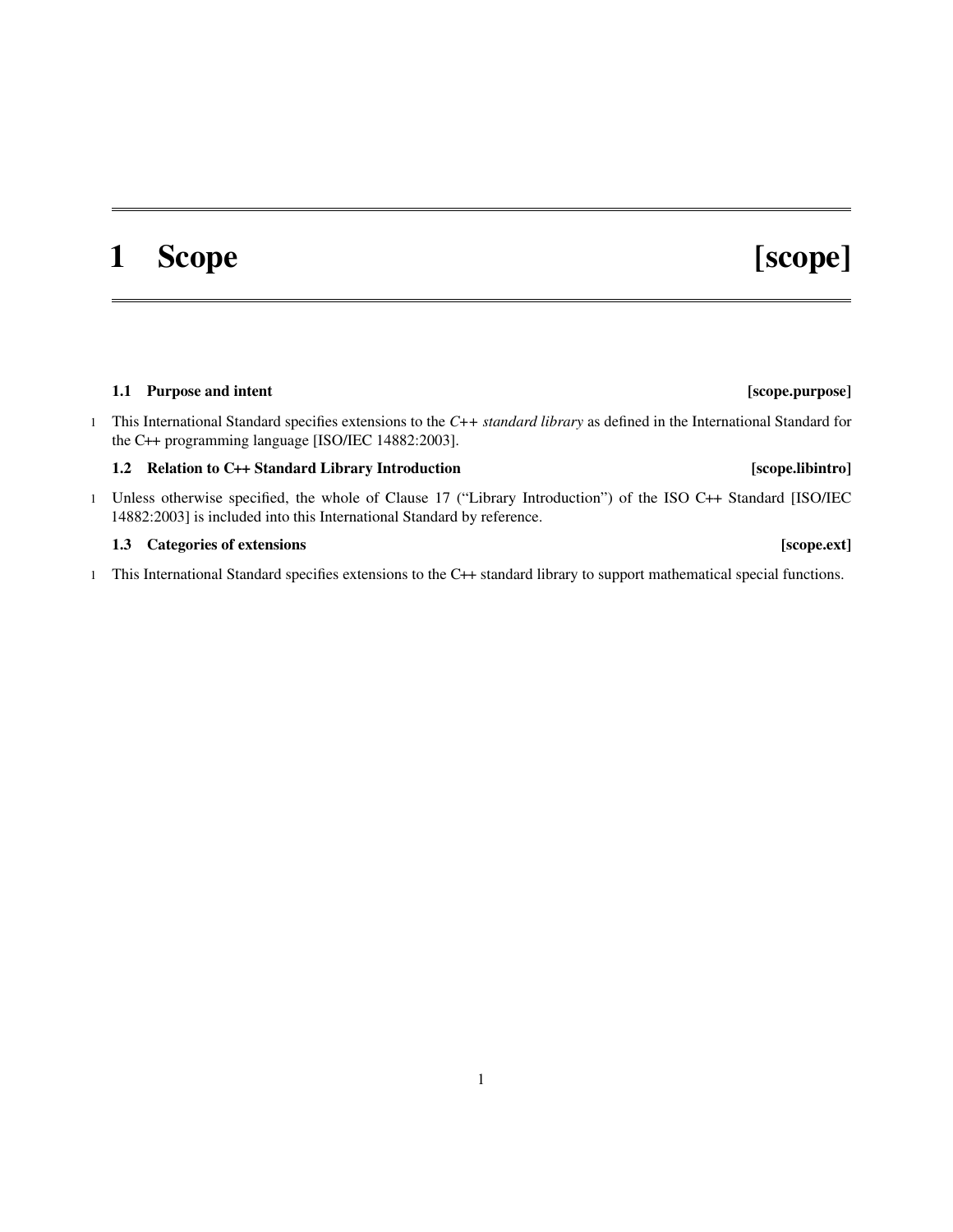## <span id="page-9-0"></span>2 Normative references [norm]

- 1 The following referenced documents are indispensable for the application of this document. For dated references, only the edition cited applies. For undated references, the latest edition of the referenced document (including any amendments) applies.
	- ISO/IEC 2382-1:1993, *Information technology Vocabulary Part 1: Fundamental terms*
	- ISO/IEC 9899:1999, *Programming languages C*
	- ISO/IEC 9899:1999/Cor 1:2001, *Programming languages C Technical Corrigendum 1*
	- ISO/IEC 9899:1999/Cor 2:2004, *Programming languages C Technical Corrigendum 2*
	- ISO/IEC 9899:1999/Cor 3:2007, *Programming languages C Technical Corrigendum 3*
	- ISO/IEC 14882:2003, *Programming languages C++*
	- ISO ISO 80000-2:2009, *Quantities and units Part 2: Mathematical signs and symbols to be used in the natural sciences and technology*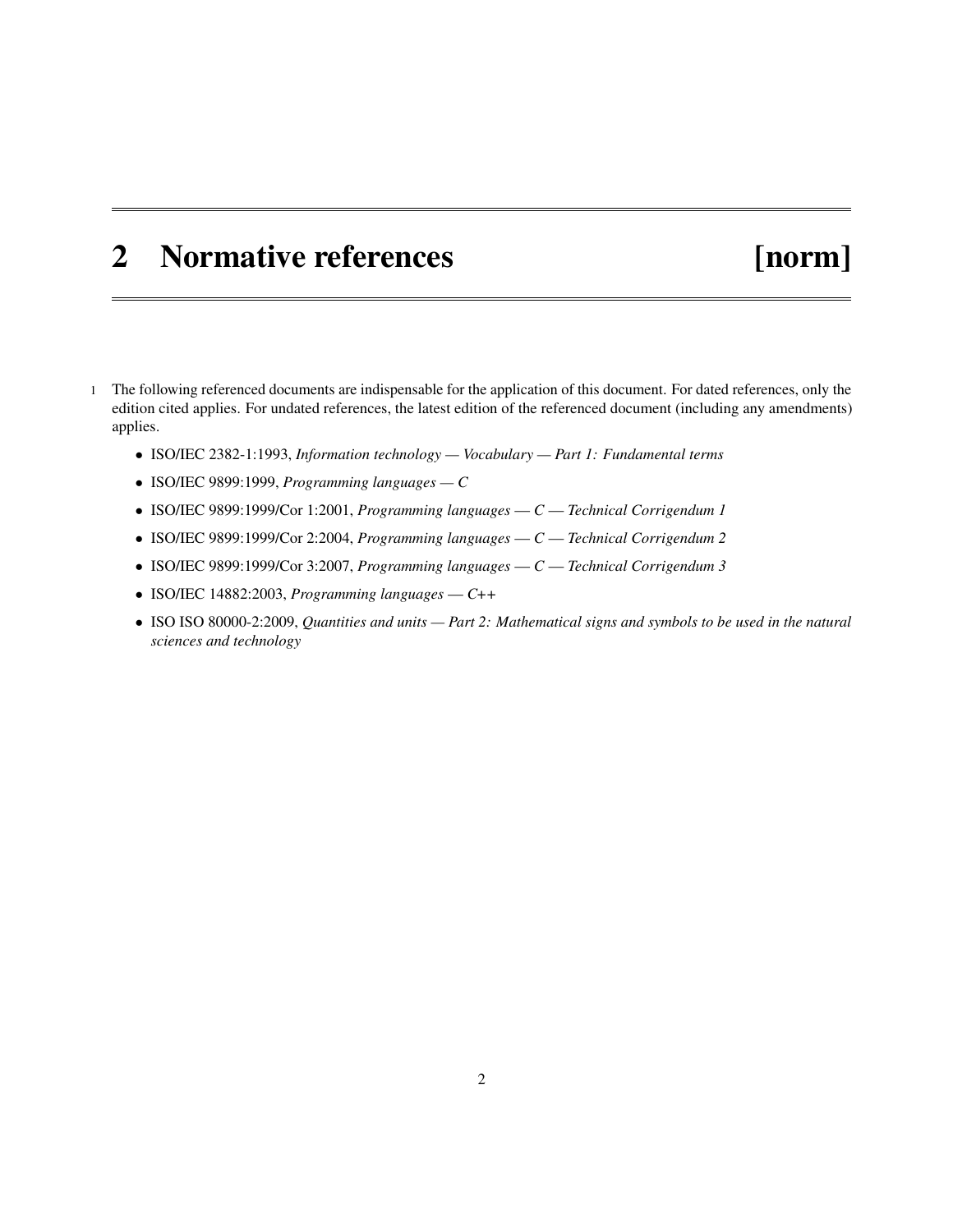# <span id="page-10-0"></span>3 Terms, definitions, and symbols [terms]

1 For the purposes of this document, the terms and definitions given in ISO/IEC 14882:2003, ISO/IEC 9899:1999 and its Technical Corrigenda, and ISO/IEC 2382-1:1993 apply, as do the terms, definitions, and symbols given in ISO 80000-2:2009. Other terms are defined where they appear in *italic* type.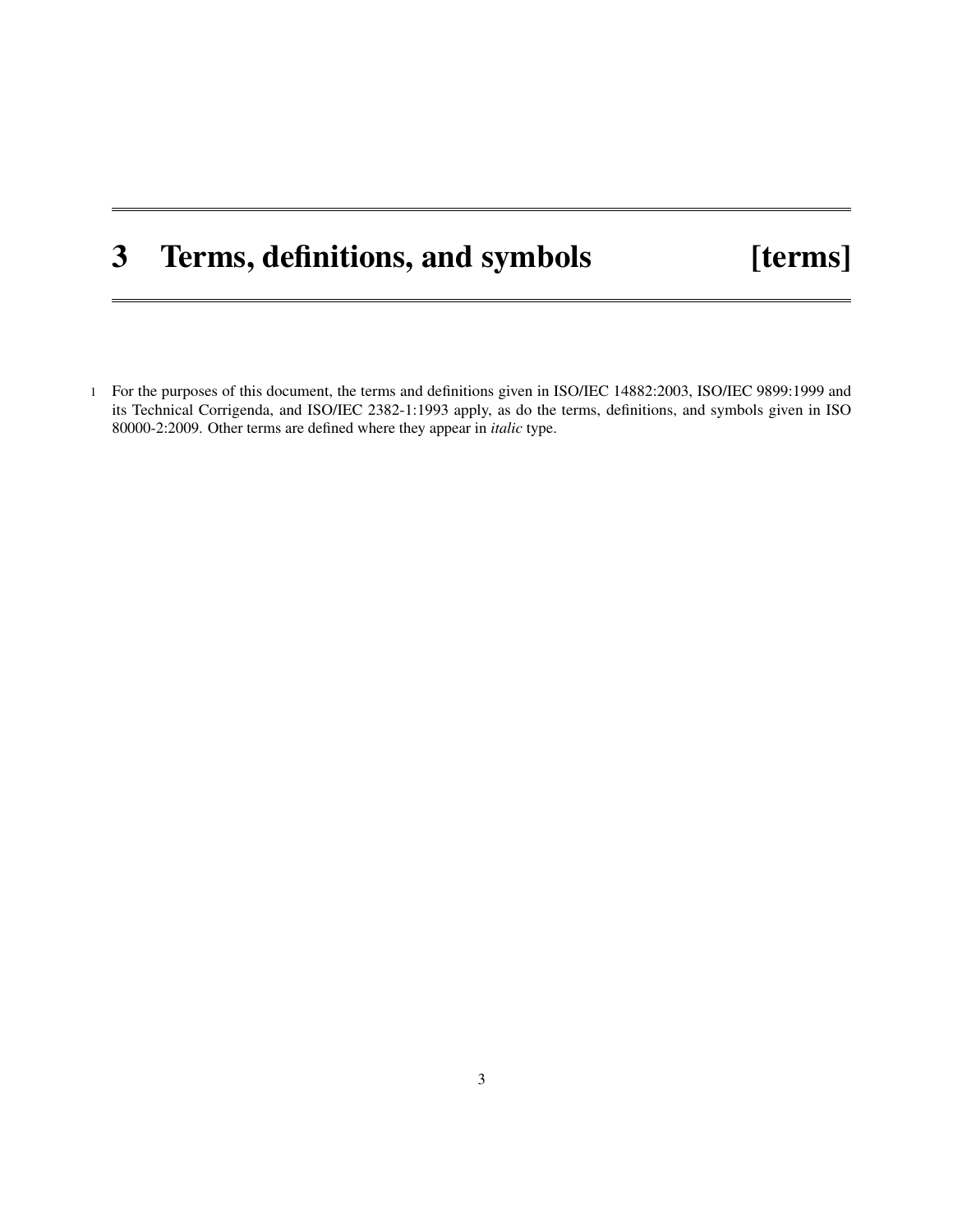# <span id="page-11-0"></span>4 Conformance [confor]

- 1 If a "shall" requirement is violated, the behavior is undefined.
- 2 The constraints upon, and latitude of, implementations of the extensions specified in this International Standard are identical to those specified in Clause 17 ("Library Introduction") of the ISO C++ Standard [ISO/IEC 14882:2003], previously [\(1.2\)](#page-8-2) included into this International Standard by reference.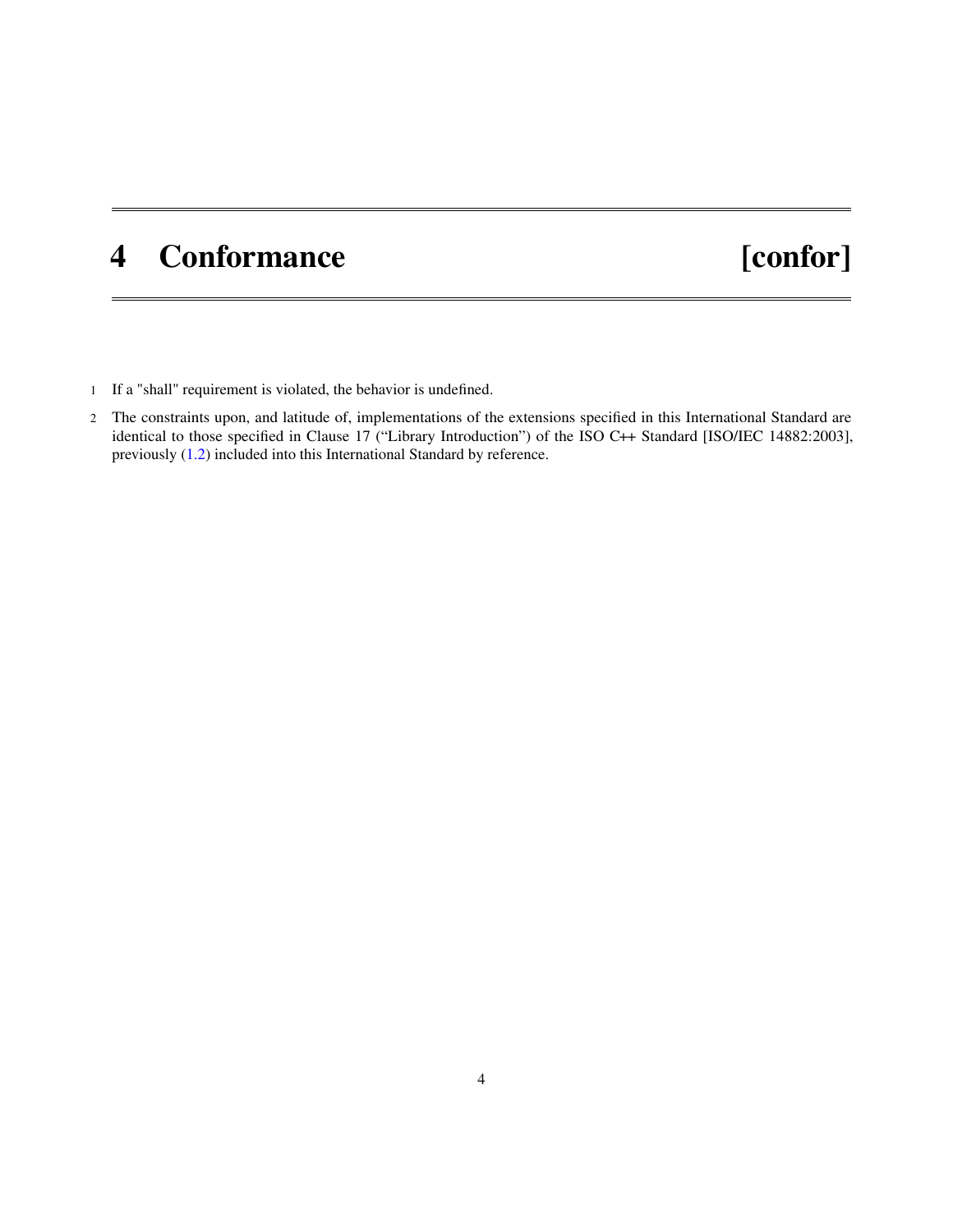# <span id="page-12-3"></span><span id="page-12-0"></span>5 Headers [head]

- 1 The extensions specified by this International Standard constitute new library components that are declared as additions to an existing standard header, as specified below. For consistency throughout the C++ standard library, adjustments to additional headers are also specified below. For some of these headers, the adjustments are specified as applicable only if the implementation provides the header.
- 2 The headers affected by this International Standard are summarized in Table [1.](#page-12-1)

<span id="page-12-1"></span>

| DIE 1. SUMMALY OF ALLECTEU HEAT |                     |                       |
|---------------------------------|---------------------|-----------------------|
|                                 | Subclause Header(s) |                       |
|                                 | 8.1                 | <cmath></cmath>       |
|                                 | 8.2                 | $math. h>$            |
|                                 | 8.3                 | <ctgmath></ctgmath>   |
|                                 | 8.4                 | <tgmath.h></tgmath.h> |

- Table 1: Summary of affected headers
- 3 Vendors should not simply add declarations to standard headers in a way that would be visible to users by default.<sup>[1\)](#page-12-2)</sup> Users should be required to take explicit action to have access to library extensions.
- 4 The visibility of the library extensions specified in Clause [8](#page-15-0) shall be in accordance with the provisions of subclause [7.2.](#page-14-2)

<span id="page-12-2"></span><sup>&</sup>lt;sup>1)</sup>That would fail to be standard conforming, even within a namespace, because the new names could conflict with user macros.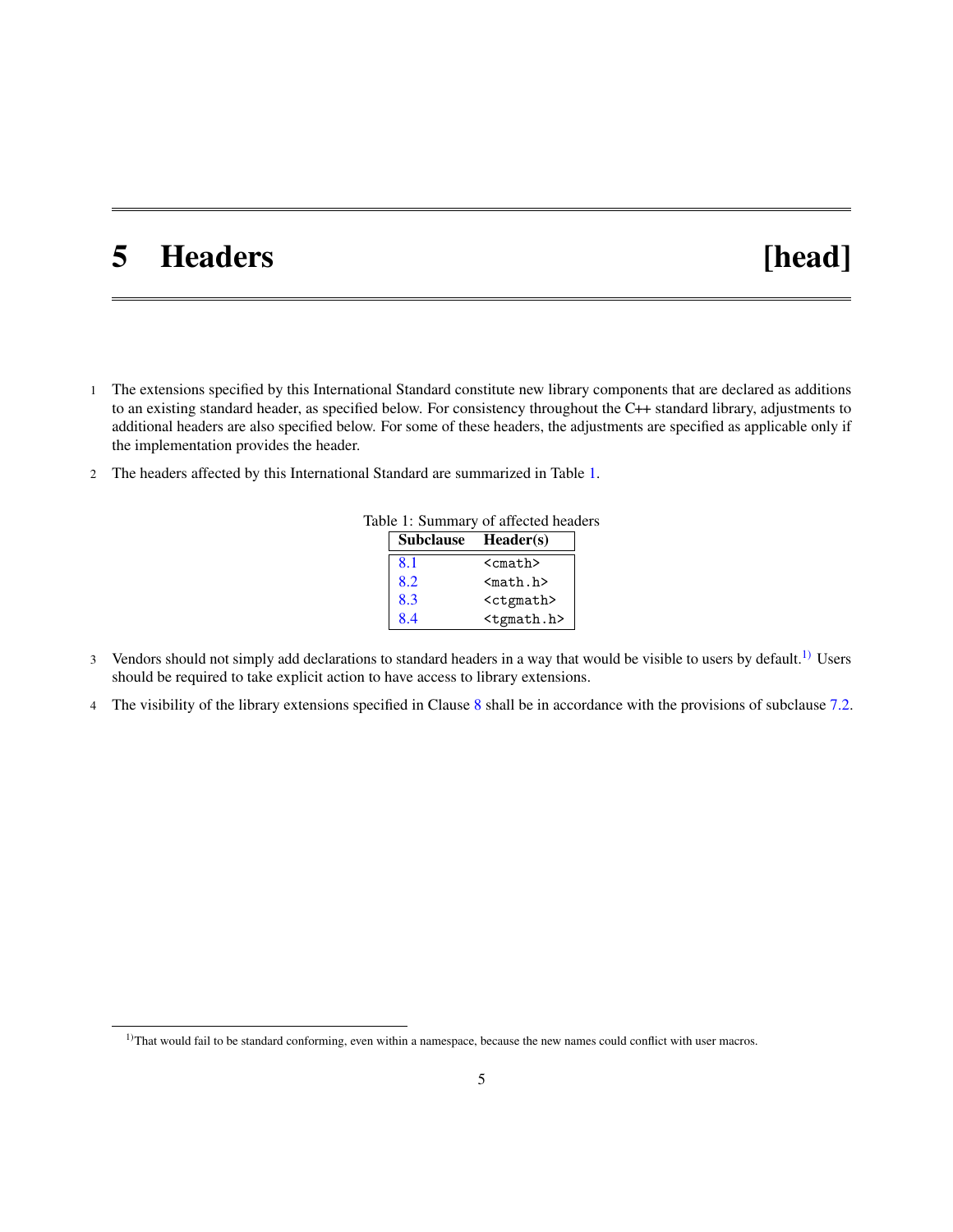# <span id="page-13-1"></span><span id="page-13-0"></span>6 Namespaces [ns]

- 1 Unless otherwise specified, all components specified in this International Standard are declared in namespace std.
- 2 Unless otherwise specified, all references to components specified in the C++ standard library are assumed to be qualified with std::.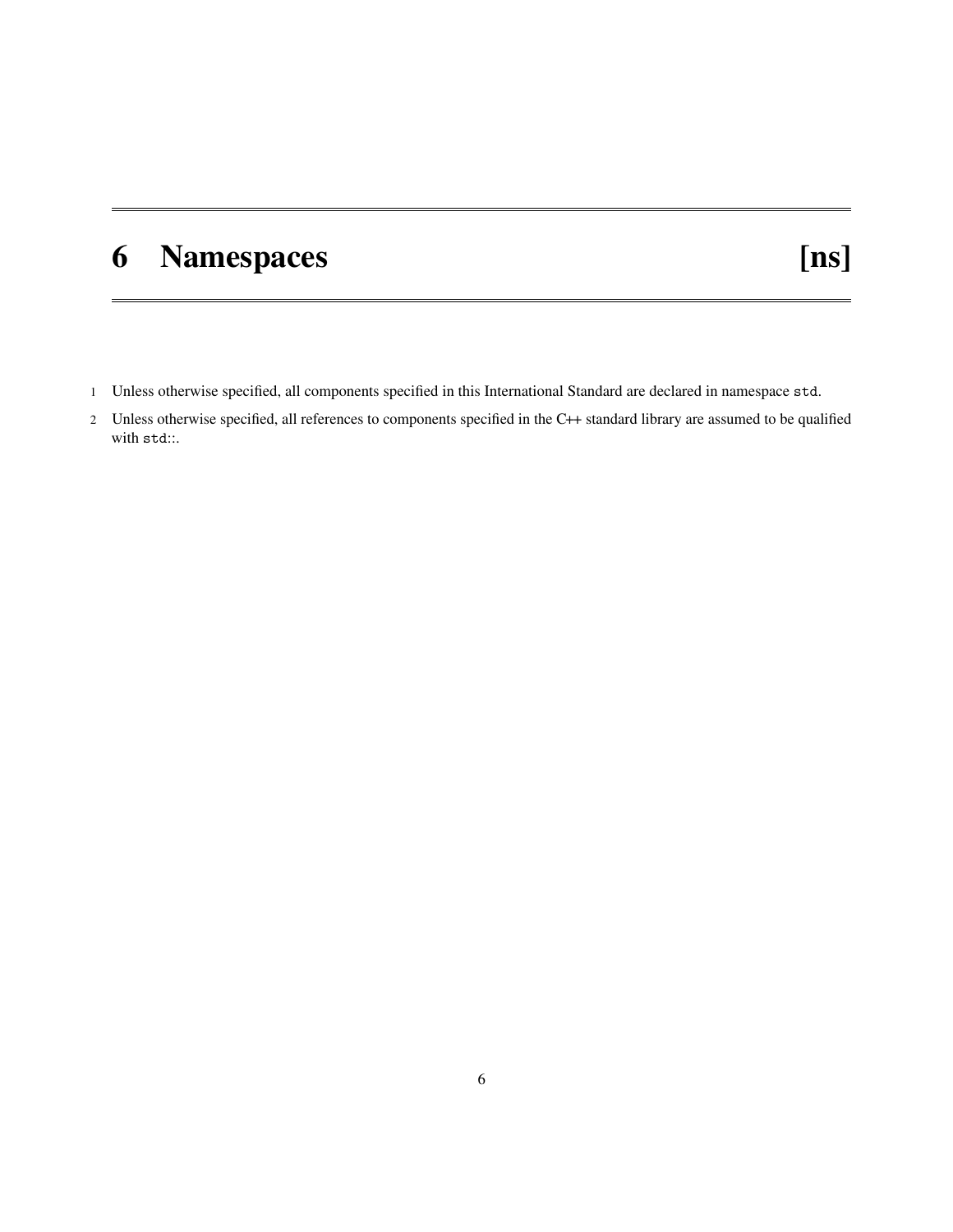## <span id="page-14-5"></span><span id="page-14-0"></span>7 Macro names [macro]

### <span id="page-14-1"></span>7.1 Predefined macro name **[macro.pre]** [macro.pre]

- 1 The following macro name shall be conditionally defined by the implementation:
	- \_STDCPP\_MATH\_SPEC\_FUNCS\_\_ The value 201003L, intended to indicate conformance to this International Standard.<sup>[2\)](#page-14-3)</sup>

### <span id="page-14-2"></span>7.2 User-defined macro name [macro.user]

- 1 The functions declared or defined in Clause [8](#page-15-0) are not declared or defined by their respective headers if \_\_STDCPP\_WANT\_- MATH\_SPEC\_FUNCS\_\_ is defined as a macro that expands to the integer constant 0 at the point in the source file where the appropriate header is included.
- 2 The functions declared or defined in Clause [8](#page-15-0) are declared and defined by their respective headers if \_\_STDCPP\_WANT\_- MATH\_SPEC\_FUNCS\_\_ is defined as a macro that expands to the integer constant 1 at the point in the source file where the appropriate header is included.
- 3 It is implementation-defined whether the functions declared or defined in Clause  $8$  are declared or defined by their respective headers if \_\_STDCPP\_WANT\_MATH\_SPEC\_FUNCS\_\_ is defined as a macro that expands to an integer constant other than 0 or 1 at the point in the source file where the appropriate header is included.<sup>[3\)](#page-14-4)</sup>
- 4 It is implementation-defined whether the functions declared or defined in Clause [8](#page-15-0) are declared or defined by their respective headers if \_\_STDCPP\_WANT\_MATH\_SPEC\_FUNCS\_\_ is not defined as a macro at the point in the source file where the appropriate header is included.
- 5 Within a preprocessing translation unit, \_\_STDCPP\_WANT\_MATH\_SPEC\_FUNCS\_\_ either shall be nowhere defined as a macro, or else shall be defined identically for all inclusions of any headers from Clause [8.](#page-15-0) If \_\_STDCPP\_WANT\_- MATH\_SPEC\_FUNCS\_\_ is defined differently for any such inclusion, the implementation shall issue a diagnostic as if a preprocessor error directive were used.

<span id="page-14-3"></span> $^{2)}$ It is intended that future versions of this International Standard will replace the value of this macro with a greater value of type long int.

<span id="page-14-4"></span><sup>&</sup>lt;sup>3)</sup>Future revisions of this International Standard may specify meanings for other values of \_\_STDCPP\_WANT\_MATH\_SPEC\_FUNCS\_\_.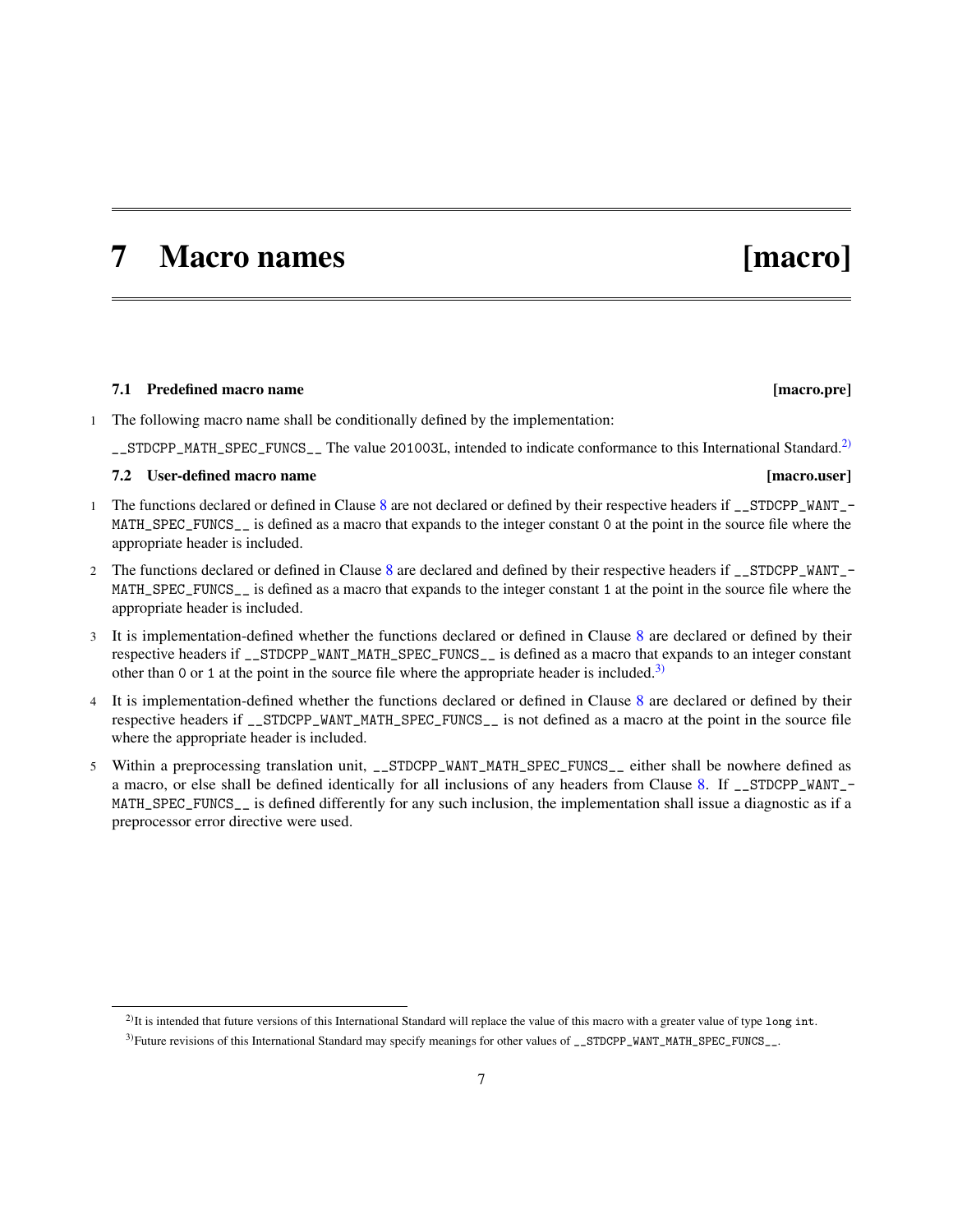## <span id="page-15-3"></span><span id="page-15-0"></span>8 Mathematical special functions [sf]

### <span id="page-15-1"></span>8.1 Additions to header <cmath> [sf.cmath]

1 Table [2](#page-15-2) summarizes the functions that are added to header <cmath>.

<span id="page-15-2"></span>

| <b>Functions:</b> |              |                |
|-------------------|--------------|----------------|
| assoc_laguerre    | cyl_bessel_j | hermite        |
| assoc_legendre    | cyl_bessel_k | legendre       |
| beta              | cyl_neumann  | laguerre       |
| comp_ellint_1     | ellint_1     | riemann_zeta   |
| comp_ellint_2     | $ellint_2$   | sph_bessel     |
| comp_ellint_3     | ellint_3     | sph_legendre   |
| cyl_bessel_i      | expint       | $sph\_neumann$ |

2 Each of these functions is provided for arguments of types float, double, and long double. The detailed signatures added to header <cmath> are:

```
// [8.1.1] associated Laguerre polynomials:
double assoc_laguerre(unsigned n, unsigned m, double x);
float assoc_laguerref(unsigned n, unsigned m, float x);
long double assoc_laguerrel(unsigned n, unsigned m, long double x);
// [8.1.2] associated Legendre polynomials:
double assoc_legendre(unsigned l, unsigned m, double x);
float assoc_legendref(unsigned 1, unsigned m, float x);
long double assoc_legendrel(unsigned 1, unsigned m, long double x);
// [8.1.3] beta function:
double beta(double x, double y);
float betaf(float x, float y);
long double betal(long double x, long double y);
// [8.1.4] (complete) elliptic integral of the first kind:
double comp_ellint_1(double k);
float comp_ellint_1f(float k);
long double comp_ellint_1l(long double k);
```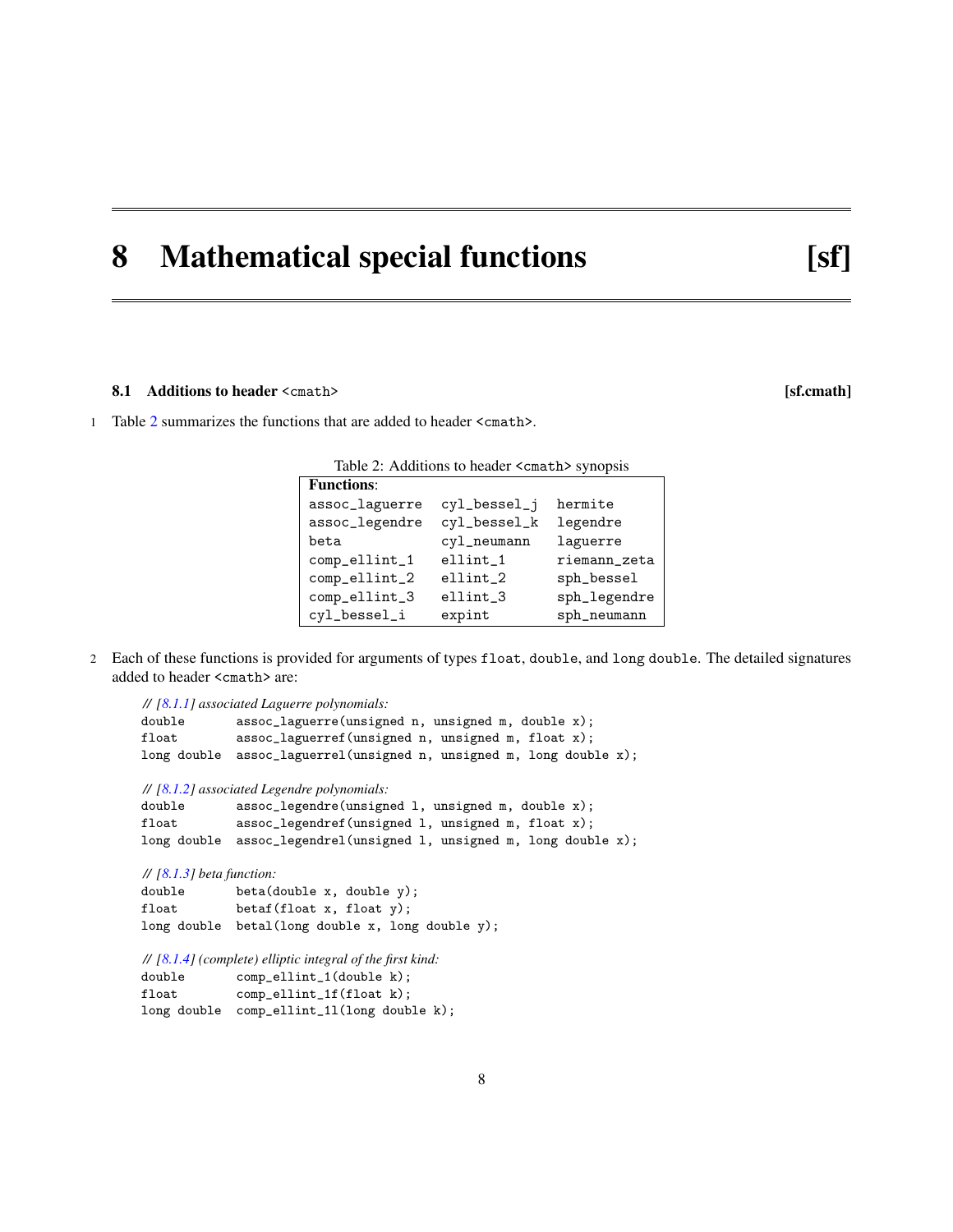```
// [8.1.5] (complete) elliptic integral of the second kind:
double comp_ellint_2(double k);
float comp_ellint_2f(float k);
long double comp_ellint_2l(long double k);
```

```
// [8.1.6] (complete) elliptic integral of the third kind:
double comp_ellint_3(double k, double nu);
float comp_ellint_3f(float k, float nu);
long double comp_ellint_3l(long double k, long double nu);
```

```
// [8.1.7] regular modified cylindrical Bessel functions:
double cyl_bessel_i(double nu, double x);
float cyl_bessel_if(float nu, float x);
long double cyl_bessel_il(long double nu, long double x);
```

|                | $\frac{1}{18.1.8}$ cylindrical Bessel functions (of the first kind): |
|----------------|----------------------------------------------------------------------|
| double         | cyl_bessel_j(double nu, double x);                                   |
| $_{\tt float}$ | $cv1_bessel_i f(fload nu, float x);$                                 |
|                | long double cyl_bessel_jl(long double nu, long double x);            |

```
// [8.1.9] irregular modified cylindrical Bessel functions:
```

```
double cyl_bessel_k(double nu, double x);
float cyl_bessel_kf(float nu, float x);
long double cyl_bessel_kl(long double nu, long double x);
```
### *// [\[8.1.10\]](#page-21-0) cylindrical Neumann functions;*

| // cylindrical Bessel functions (of the second kind): |                                                             |  |  |
|-------------------------------------------------------|-------------------------------------------------------------|--|--|
| double                                                | $cyl$ neumann(double nu, double x);                         |  |  |
| $_{\tt float}$                                        | $cyl$ neumannf (float nu, float x);                         |  |  |
|                                                       | long double $cy1$ -neumannl(long double nu, long double x); |  |  |

```
// [8.1.11] (incomplete) elliptic integral of the first kind:
double ellint_1(double k, double phi);
float ellint_1f(float k, float phi);
long double ellint_1l(long double k, long double phi);
```
*// [\[8.1.12\]](#page-22-0) (incomplete) elliptic integral of the second kind:* double ellint\_2(double k, double phi); float ellint\_2f(float k, float phi); long double ellint\_2l(long double k, long double phi);

```
// [8.1.13] (incomplete) elliptic integral of the third kind:
double ellint_3(double k, double nu, double phi);
float ellint_3f(float k, float nu, float phi);
long double ellint_3l(long double k, long double nu, long double phi);
```
*// [\[8.1.14\]](#page-22-2) exponential integral:*

| double | expint(double x);                   |
|--------|-------------------------------------|
| float  | expintf(flost x);                   |
|        | long double expintl(long double x); |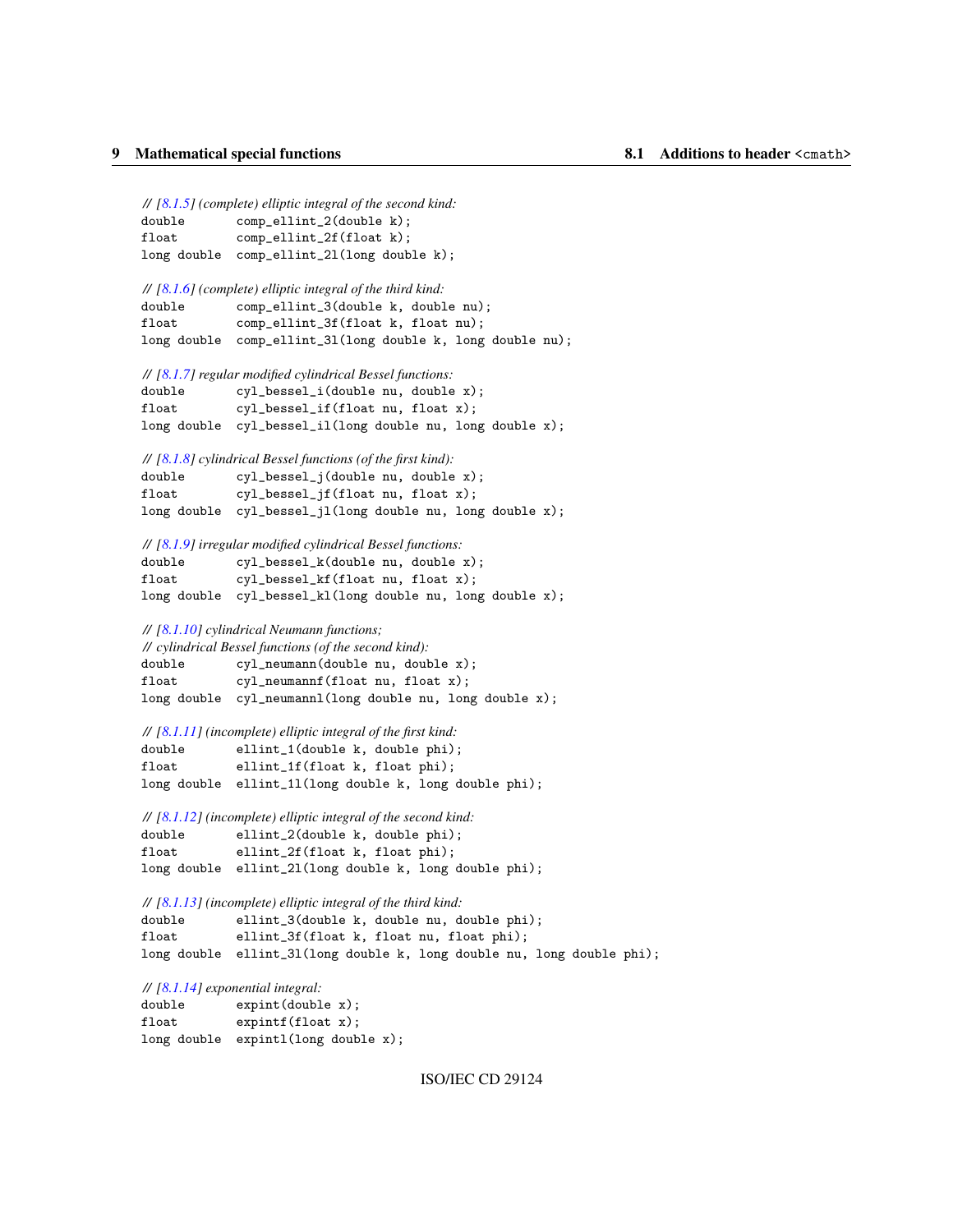```
// [8.1.15] Hermite polynomials:
double hermite(unsigned n, double x);
float hermitef(unsigned n, float x);
long double hermitel(unsigned n, long double x);
// [8.1.16] Laguerre polynomials:
double laguerre(unsigned n, double x);
float laguerref(unsigned n, float x);
long double laguerrel(unsigned n, long double x);
// [8.1.17] Legendre polynomials:
double legendre(unsigned l, double x);
float legendref(unsigned 1, float x);
long double legendrel(unsigned l, long double x);
// [8.1.18] Riemann zeta function:
double riemann_zeta(double x);
float riemann_zetaf(float x);
long double riemann_zetal(long double x);
// [8.1.19] spherical Bessel functions (of the first kind):
double sph_bessel(unsigned n, double x);
float sph_besself(unsigned n, float x);
long double sph_bessell(unsigned n, long double x);
// [8.1.20] spherical associated Legendre functions:
double sph_legendre(unsigned l, unsigned m, double theta);
float sph_legendref(unsigned 1, unsigned m, float theta);
long double sph_legendrel(unsigned 1, unsigned m, long double theta);
```
*// [\[8.1.21\]](#page-25-0) spherical Neumann functions; // spherical Bessel functions (of the second kind):* double sph\_neumann(unsigned n, double x); float sph\_neumannf(unsigned n, float x); long double sph\_neumannl(unsigned n, long double x);

- 3 Each of the functions specified above that has one or more double parameters (the double version) shall have two additional overloads:
	- 1. a version with each double parameter replaced with a float parameter (the float version), and
	- 2. a version with each double parameter replaced with a long double parameter (the long double version).

The return type of each such float version shall be float, and the return type of each such long double version shall be long double.

- 4 Moreover, each double version shall have sufficient additional overloads to determine which of the above three versions to actually call, by the following ordered set of rules:
	- 1. First, if any argument corresponding to a double parameter in the double version has type long double, the long double version is called.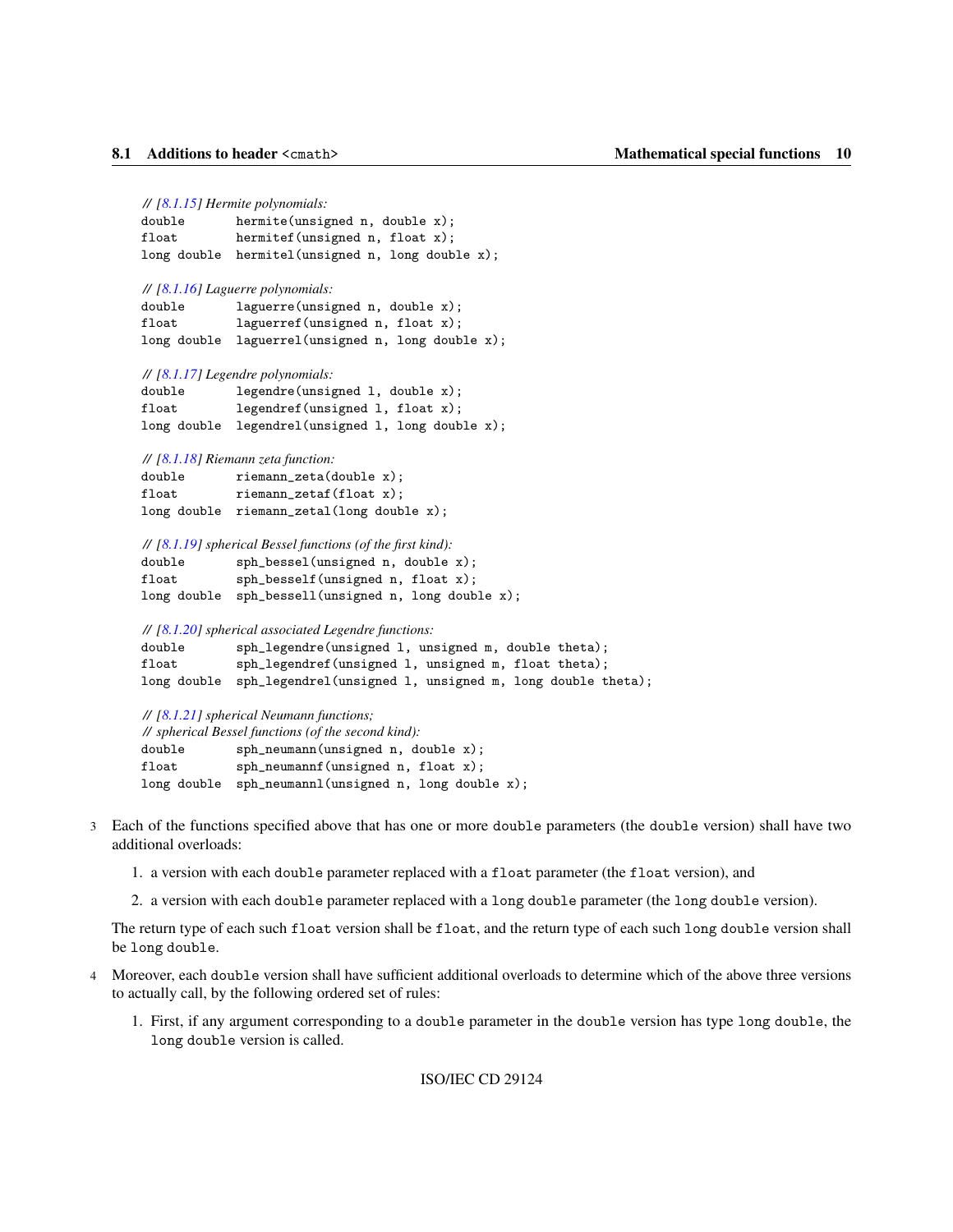- <span id="page-18-3"></span>2. Otherwise, if any argument corresponding to a double parameter in the double version has type double or has an integer type, the double version is called.
- 3. Otherwise, the float version is called.
- 5 If any argument value to any of the functions specified above is a NaN (Not a Number), the function shall return a NaN but it shall not report a domain error. Otherwise, the function shall report a domain error for just those argument values for which:
	- a) the function description's *Returns* clause explicitly specifies a domain and those argument values fall outside the specified domain, or
	- b) the corresponding mathematical function value has a non-zero imaginary component, or
	- c) the corresponding mathematical function is not mathematically defined.<sup>[4\)](#page-18-2)</sup>
- 6 Unless otherwise specified, each function is defined for all finite values, for negative infinity, and for positive infinity.

### <span id="page-18-0"></span>8.1.1 associated Laguerre polynomials **Example 2.1.1** associated Laguerre polynomials

```
double assoc_laguerre(unsigned n, unsigned m, double x);
float assoc_laguerref(unsigned n, unsigned m, float x);
long double assoc_laguerrel(unsigned n, unsigned m, long double x);
```
- 1 *Effects:* These functions compute the associated Laguerre polynomials of their respective arguments n, m, and x.
- 2 *Returns:* The assoc\_laguerre functions return

$$
\mathsf{L}_n^m(x) = (-1)^m \frac{\mathsf{d}^m}{\mathsf{d}x^m} \mathsf{L}_{n+m}(x), \quad \text{for } x \ge 0.
$$

3 *Remark:* The effect of calling each of these functions is implementation-defined if n >= 128 or if m >= 128.

### <span id="page-18-1"></span>8.1.2 associated Legendre polynomials **and in the set of the set of the set of the set of the set of the set of the set of the set of the set of the set of the set of the set of the set of the set of the set of the set of**

| double | $assoc\_legendre(unsigned 1, unsigned m, double x);$                |
|--------|---------------------------------------------------------------------|
| float  | $assoc\_legendref$ (unsigned 1, unsigned m, float x);               |
|        | long double assoc_legendrel(unsigned 1, unsigned m, long double x); |

1 *Effects:* These functions compute the associated Legendre functions of their respective arguments 1, m, and x.

2 *Returns:* The assoc\_legendre functions return

$$
\mathsf{P}_{\ell}^{m}(x) = (1 - x^{2})^{m/2} \frac{\mathrm{d}^{m}}{\mathrm{d}x^{m}} \mathsf{P}_{\ell}(x), \quad \text{for } |x| \leq 1.
$$

<sup>3</sup> *Remark:* The effect of calling each of these functions is implementation-defined if l >= 128.

<span id="page-18-2"></span><sup>&</sup>lt;sup>4)</sup>A mathematical function is mathematically defined for a given set of argument values (a) if it is explicitly defined for that set of argument values, or (b) if its limiting value exists and does not depend on the direction of approach.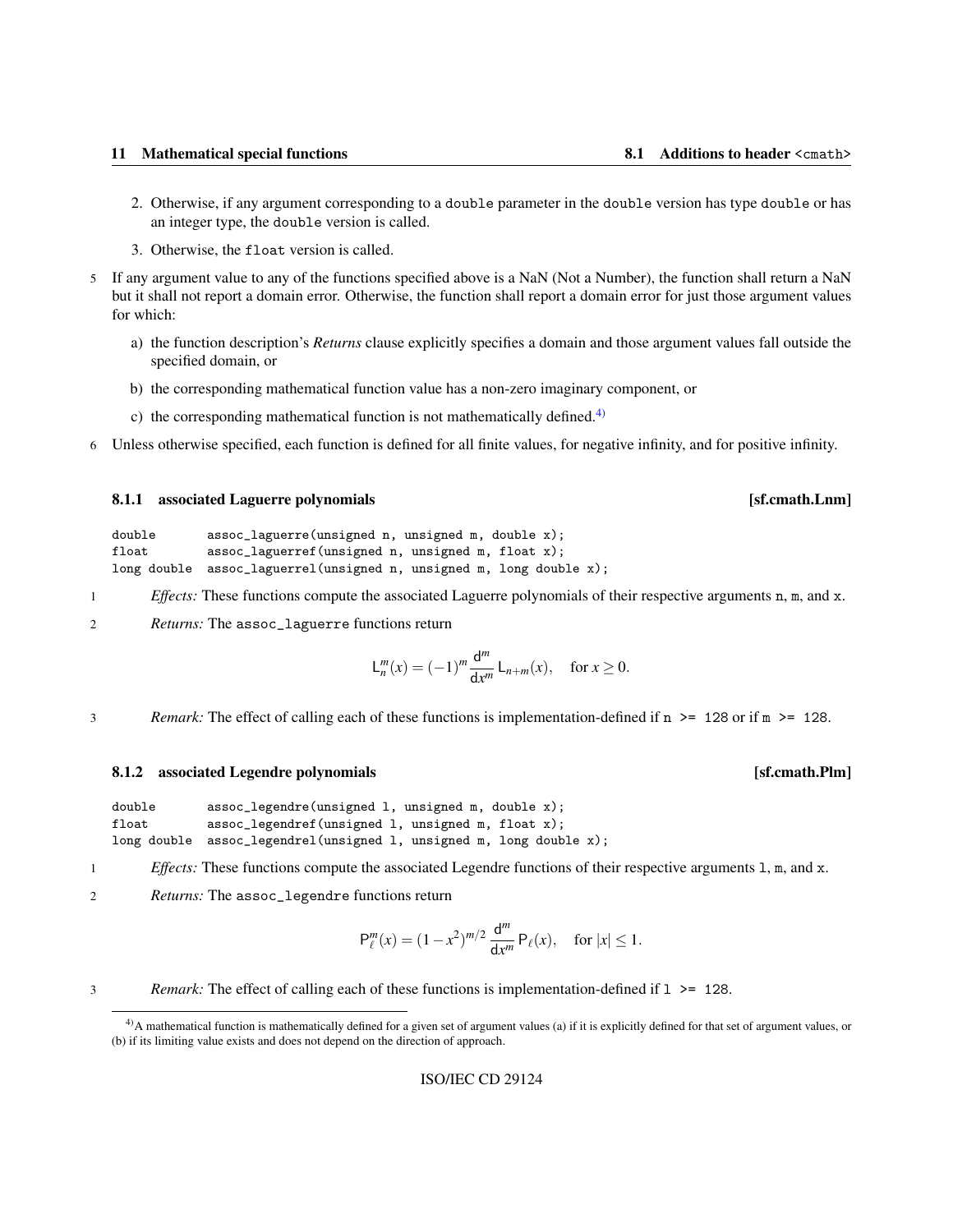### <span id="page-19-4"></span><span id="page-19-0"></span>8.1.3 beta function **beta** function **beta** function **beta contract to the set of the set of the set of the set of the set of the set of the set of the set of the set of the set of the set of the set of the set of the set**

```
double beta(double x, double y);
float betaf(float x, float y);
long double betal(long double x, long double y);
```
1 *Effects:* These functions compute the beta function of their respective arguments x and y.

2 *Returns:* The beta functions return

$$
B(x, y) = \frac{\Gamma(x)\Gamma(y)}{\Gamma(x+y)}, \quad \text{for } x > 0, \ y > 0.
$$

### <span id="page-19-1"></span>8.1.4 (complete) elliptic integral of the first kind [sf.cmath.ellK]

```
double comp_ellint_1(double k);
float comp_ellint_1f(float k);
long double comp_ellint_1l(long double k);
```
1 *Effects:* These functions compute the complete elliptic integral of the first kind of their respective arguments k.

2 *Returns:* The comp\_ellint\_1 functions return

$$
K(k) = F(k, \pi/2), \quad \text{for } |k| \le 1.
$$

3 See also [8.1.11.](#page-21-1)

### <span id="page-19-2"></span>8.1.5 (complete) elliptic integral of the second kind [sf.cmath.ellEx]

| double | comp_ellint_2(double k);                   |
|--------|--------------------------------------------|
| float  | $comp$ -ellint_2f(float k);                |
|        | long double comp_ellint_21(long double k); |

1 *Effects:* These functions compute the complete elliptic integral of the second kind of their respective arguments k.

2 *Returns:* The comp\_ellint\_2 functions return

$$
E(k) = E(k, \pi/2), \quad \text{for } |k| \le 1.
$$

3 See also [8.1.12.](#page-22-0)

### <span id="page-19-3"></span>8.1.6 (complete) elliptic integral of the third kind [sf.cmath.ellPx]

| double | comp_ellint_3(double k, double nu);                        |
|--------|------------------------------------------------------------|
| float  | comp_ellint_3f(float k, float nu);                         |
|        | long double comp_ellint_31(long double k, long double nu); |

1 *Effects:* These functions compute the complete elliptic integral of the third kind of their respective arguments k and nu.

```
ISO/IEC CD 29124
```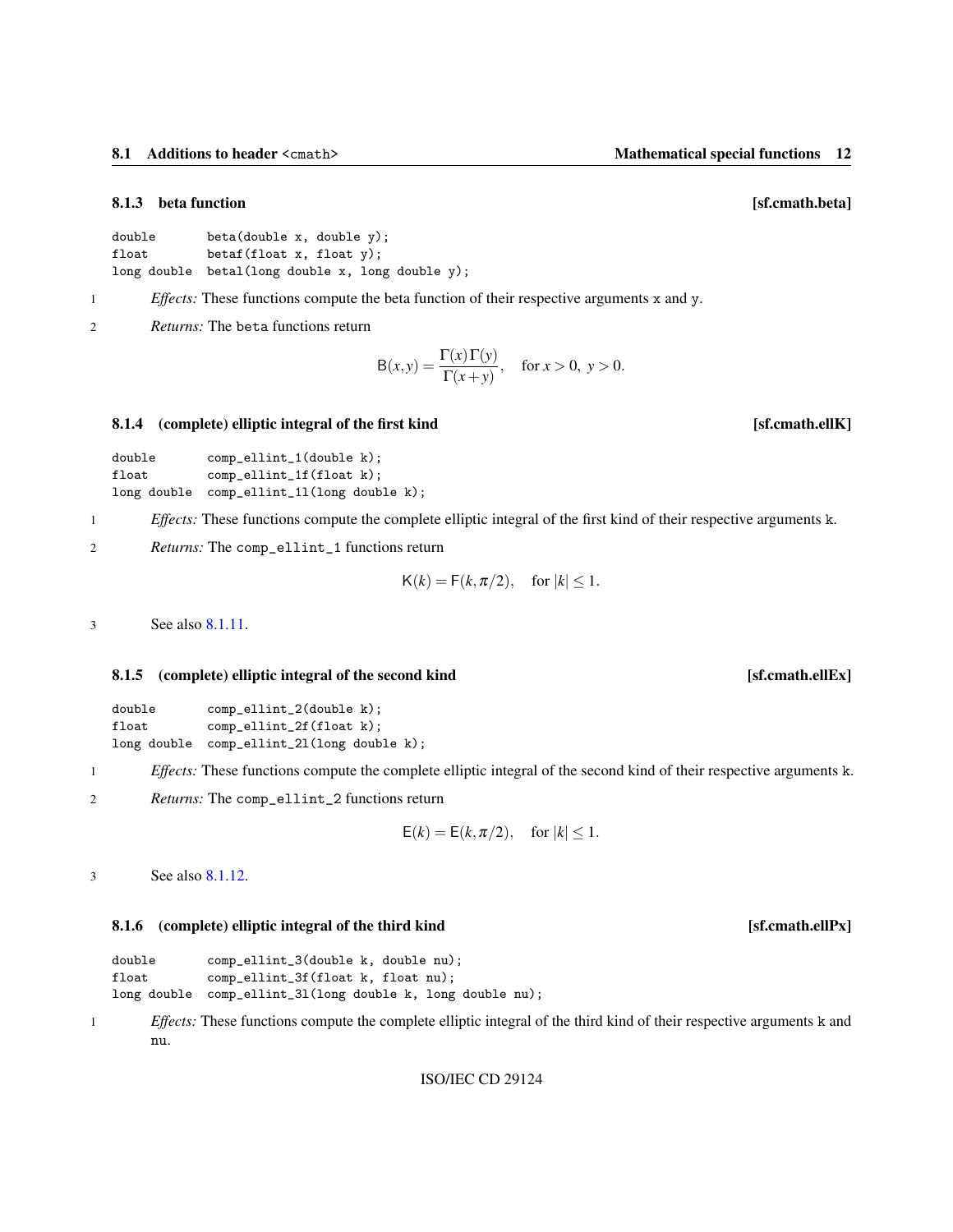<span id="page-20-3"></span>2 *Returns:* The comp\_ellint\_3 functions return

$$
\Pi(v,k) = \Pi(v,k,\pi/2), \quad \text{for } |k| \le 1.
$$

3 See also [8.1.13.](#page-22-1)

### <span id="page-20-0"></span>8.1.7 regular modified cylindrical Bessel functions **and the contract of the contract of the contract of the contract of the contract of the contract of the contract of the contract of the contract of the contract of the c**

```
double cyl_bessel_i(double nu, double x);
float cyl_bessel_if(float nu, float x);
long double cyl_bessel_il(long double nu, long double x);
```
- 1 *Effects:* These functions compute the regular modified cylindrical Bessel functions of their respective arguments nu and x.
- 2 *Returns:* The cyl\_bessel\_i functions return

$$
I_{\nu}(x) = i^{-\nu} J_{\nu}(ix) = \sum_{k=0}^{\infty} \frac{(x/2)^{\nu+2k}}{k!\,\Gamma(\nu+k+1)}, \quad \text{for } x \ge 0.
$$

3 *Remark:* The effect of calling each of these functions is implementation-defined if nu >= 128.

4 See also [8.1.8.](#page-20-1)

### <span id="page-20-1"></span>8.1.8 cylindrical Bessel functions (of the first kind) [sf.cmath.J]

| double | cyl_bessel_j(double nu, double x);                        |
|--------|-----------------------------------------------------------|
| float  | cyl_bessel_jf(float nu, float x);                         |
|        | long double cyl_bessel_jl(long double nu, long double x); |

- 1 *Effects:* These functions compute the cylindrical Bessel functions of the first kind of their respective arguments nu and x.
- 2 *Returns:* The cyl\_bessel\_j functions return

$$
\mathsf{J}_{\mathsf{v}}(x) = \sum_{k=0}^{\infty} \frac{(-1)^k (x/2)^{\mathsf{v}+2k}}{k!\,\Gamma(\mathsf{v}+\mathsf{k}+1)}, \quad \text{for } x \ge 0.
$$

3 *Remark:* The effect of calling each of these functions is implementation-defined if nu >= 128.

### <span id="page-20-2"></span>8.1.9 irregular modified cylindrical Bessel functions [sf.cmath.K]

| double | cyl_bessel_k(double nu, double x);                        |
|--------|-----------------------------------------------------------|
| float  | cyl_bessel_kf(float nu, float x);                         |
|        | long double cyl_bessel_kl(long double nu, long double x); |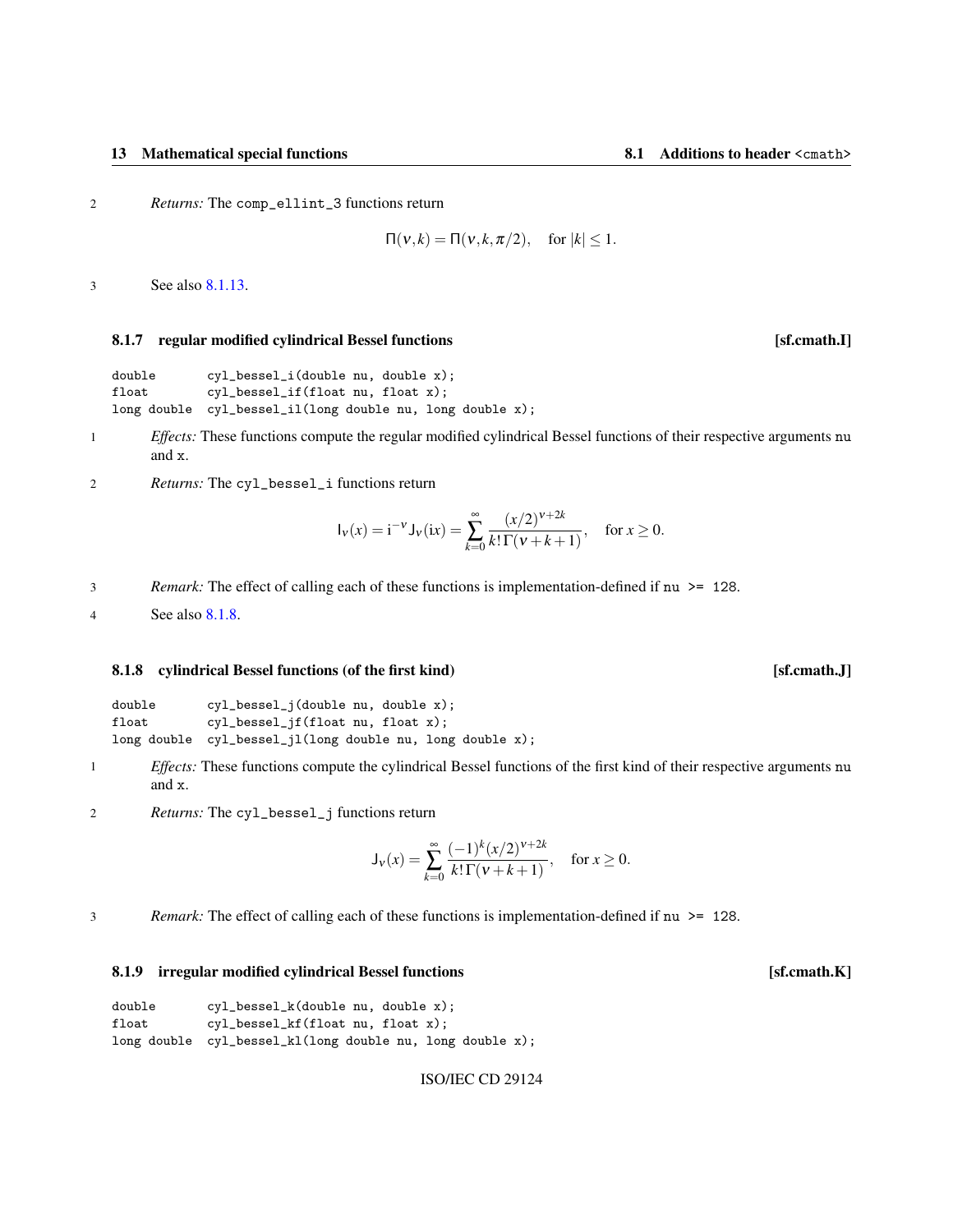- <span id="page-21-2"></span>1 *Effects:* These functions compute the irregular modified cylindrical Bessel functions of their respective arguments nu and x.
- 2 *Returns:* The cyl\_bessel\_k functions return

$$
K_{\nu}(x) = (\pi/2)i^{\nu+1}(J_{\nu}(ix) + iN_{\nu}(ix)) = \begin{cases} \frac{\pi}{2} \frac{I_{-\nu}(x) - I_{\nu}(x)}{\sin \nu \pi}, & \text{for } x \ge 0 \text{ and non-integral } \nu \\ \frac{\pi}{2} \lim_{\mu \to \nu} \frac{I_{-\mu}(x) - I_{\mu}(x)}{\sin \mu \pi}, & \text{for } x \ge 0 \text{ and integral } \nu \end{cases}
$$

3 *Remark:* The effect of calling each of these functions is implementation-defined if nu >= 128.

4 See also [8.1.7.](#page-20-0)

### <span id="page-21-0"></span>8.1.10 cylindrical Neumann functions **and increase and increase and increase in the set of the set of the set of the set of the set of the set of the set of the set of the set of the set of the set of the set of the set of**

| double         | $cyl$ neumann(double nu, double x);                         |
|----------------|-------------------------------------------------------------|
| $_{\tt float}$ | $cyl$ neumannf (float nu, float x);                         |
|                | long double $cy1$ -neumannl(long double nu, long double x); |

- 1 *Effects:* These functions compute the cylindrical Neumann functions, also known as the cylindrical Bessel functions of the second kind, of their respective arguments nu and x.
- 2 *Returns:* The cyl\_neumann functions return

$$
N_v(x) = \begin{cases} \frac{J_v(x)\cos v\pi - J_{-v}(x)}{\sin v\pi}, & \text{for } x \ge 0 \text{ and non-integral } v\\ \lim_{\mu \to v} \frac{J_\mu(x)\cos \mu\pi - J_{-\mu}(x)}{\sin \mu\pi}, & \text{for } x \ge 0 \text{ and integral } v \end{cases}
$$

- 3 *Remark:* The effect of calling each of these functions is implementation-defined if nu >= 128.
- 4 See also [8.1.8.](#page-20-1)

### <span id="page-21-1"></span>8.1.11 (incomplete) elliptic integral of the first kind [sf.cmath.ellF]

| double | ellint_1(double k, double phi);                        |
|--------|--------------------------------------------------------|
| float  | ellint_1f(float k, float phi);                         |
|        | long double ellint_11(long double k, long double phi); |

- 1 *Effects:* These functions compute the incomplete elliptic integral of the first kind of their respective arguments k and phi (phi measured in radians).
- 2 *Returns:* The ellint\_1 functions return

$$
\mathsf{F}(k,\phi)=\int_0^{\phi}\frac{\mathsf{d}\theta}{\sqrt{1-k^2\sin^2\theta}},\quad\text{for }|k|\leq 1.
$$

## ISO/IEC CD 29124

.

.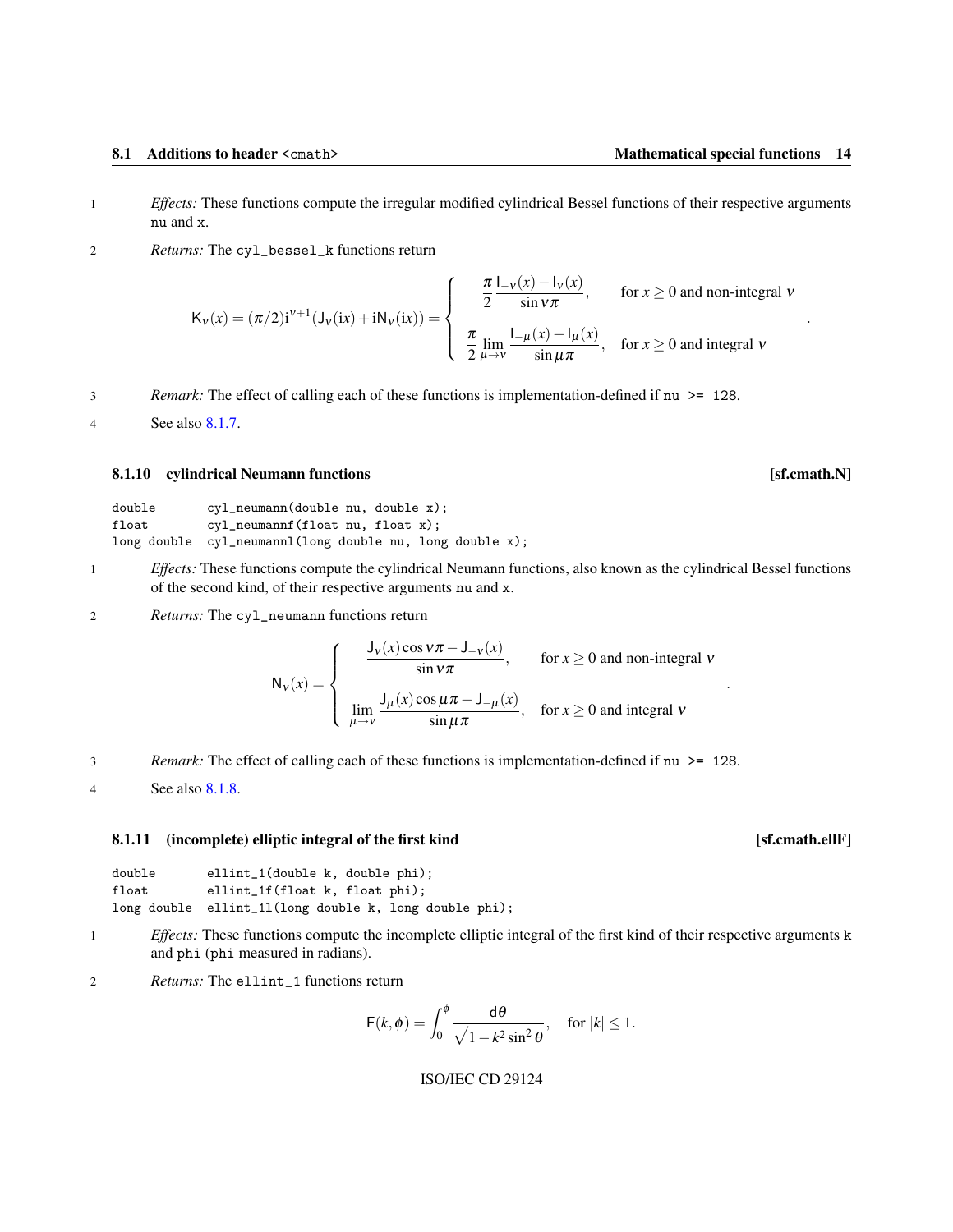### <span id="page-22-4"></span><span id="page-22-0"></span>8.1.12 (incomplete) elliptic integral of the second kind [sf.cmath.ellE]

```
double ellint_2(double k, double phi);
float ellint_2f(float k, float phi);
long double ellint_2l(long double k, long double phi);
```
1 *Effects:* These functions compute the incomplete elliptic integral of the second kind of their respective arguments k and phi (phi measured in radians).

2 *Returns:* The ellint\_2 functions return

$$
\mathsf{E}(k,\phi)=\int_0^{\phi}\sqrt{1-k^2\sin^2\theta}\,\mathrm{d}\theta,\quad\text{for }|k|\leq 1.
$$

### <span id="page-22-1"></span>8.1.13 (incomplete) elliptic integral of the third kind **integral** states and integral of the third kind **integral** states and integral of the third kind **integral** states and integral states and integral states and integr

| double         | ellint_3(double k, double nu, double phi);                             |
|----------------|------------------------------------------------------------------------|
| $_{\tt float}$ | ellint_3f(float k, float nu, float phi);                               |
|                | long double ellint_31(long double k, long double nu, long double phi); |

1 *Effects:* These functions compute the incomplete elliptic integral of the third kind of their respective arguments k, nu, and phi (phi measured in radians).

2 *Returns:* The ellint\_3 functions return

$$
\Pi(v,k,\phi) = \int_0^{\phi} \frac{d\theta}{(1-v\sin^2\theta)\sqrt{1-k^2\sin^2\theta}}, \quad \text{for } |k| \le 1.
$$

### <span id="page-22-2"></span>8.1.14 exponential integral integral integral integral integral integral integral integral integral integral integral integral integral integral integral integral integral integral integral integral integral integral integ

| double | expint(double x);                   |
|--------|-------------------------------------|
| float  | expintf(flost x);                   |
|        | long double expintl(long double x); |

1 *Effects:* These functions compute the exponential integral of their respective arguments x.

2 *Returns:* The expint functions return

$$
\mathrm{Ei}(x) = -\int_{-x}^{\infty} \frac{e^{-t}}{t} dt.
$$

## <span id="page-22-3"></span>8.1.15 Hermite polynomials [sf.cmath.Hn]

| double | hermite(unsigned $n$ , double $x$ );              |
|--------|---------------------------------------------------|
| float  | hermitef (unsigned $n$ , float $x$ );             |
|        | long double hermitel (unsigned n, long double x); |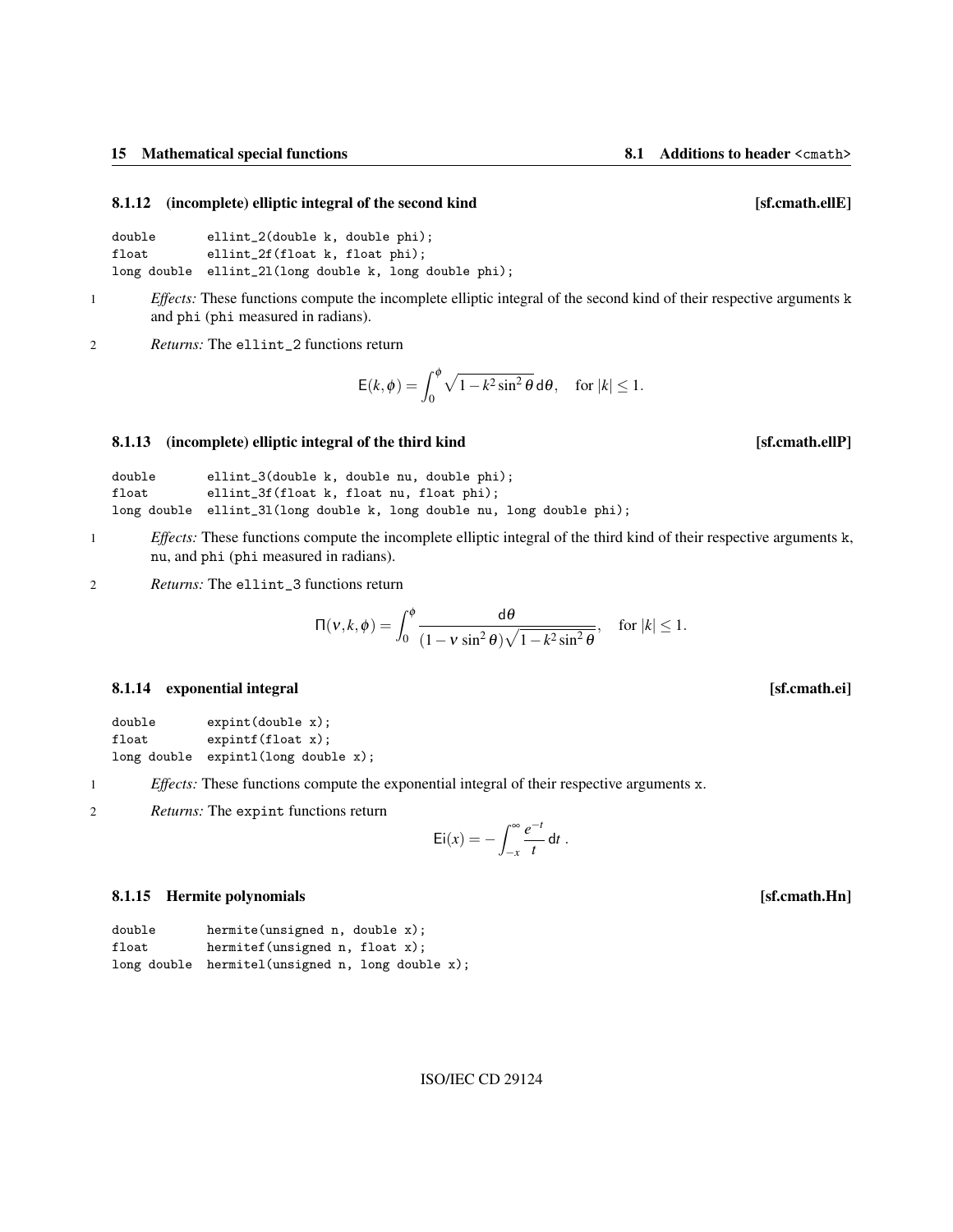- <span id="page-23-3"></span>1 *Effects:* These functions compute the Hermite polynomials of their respective arguments n and x.
- 2 *Returns:* The hermite functions return

$$
H_n(x) = (-1)^n e^{x^2} \frac{d^n}{dx^n} e^{-x^2}.
$$

3 *Remark:* The effect of calling each of these functions is implementation-defined if n >= 128.

### <span id="page-23-0"></span>8.1.16 Laguerre polynomials **and Solution** is a set of the set of the set of the set of the set of the set of the set of the set of the set of the set of the set of the set of the set of the set of the set of the set of th

```
double laguerre(unsigned n, double x);
float laguerref(unsigned n, float x);
long double laguerrel(unsigned n, long double x);
```
1 *Effects:* These functions compute the Laguerre polynomials of their respective arguments n and x.

2 *Returns:* The laguerre functions return

$$
\mathsf{L}_n(x) = \frac{e^x}{n!} \frac{\mathsf{d}^n}{\mathsf{d}x^n} \left( x^n e^{-x} \right), \quad \text{for } x \ge 0.
$$

3 *Remark:* The effect of calling each of these functions is implementation-defined if n >= 128.

### <span id="page-23-1"></span>8.1.17 Legendre polynomials **and in the set of the set of the set of the set of the set of the set of the set of the set of the set of the set of the set of the set of the set of the set of the set of the set of the set of**

| double | legendre(unsigned 1, double x);                   |
|--------|---------------------------------------------------|
| float  | $legent(f(unsigned 1, float x))$ ;                |
|        | long double legendrel(unsigned 1, long double x); |

- 1 *Effects:* These functions compute the Legendre polynomials of their respective arguments l and x.
- 2 *Returns:* The legendre functions return

$$
\mathsf{P}_{\ell}(x) = \frac{1}{2^{\ell} \ell!} \frac{\mathsf{d}^{\ell}}{\mathsf{d} x^{\ell}} \left( x^2 - 1 \right)^{\ell}, \quad \text{for } |x| \leq 1.
$$

3 *Remark:* The effect of calling each of these functions is implementation-defined if l >= 128.

### <span id="page-23-2"></span>8.1.18 Riemann zeta function **being a controlled a controlled a controlled a** controlled a set of structure and s

```
double riemann_zeta(double x);
float riemann_zetaf(float x);
long double riemann_zetal(long double x);
```
1 *Effects:* These functions compute the Riemann zeta function of their respective arguments x.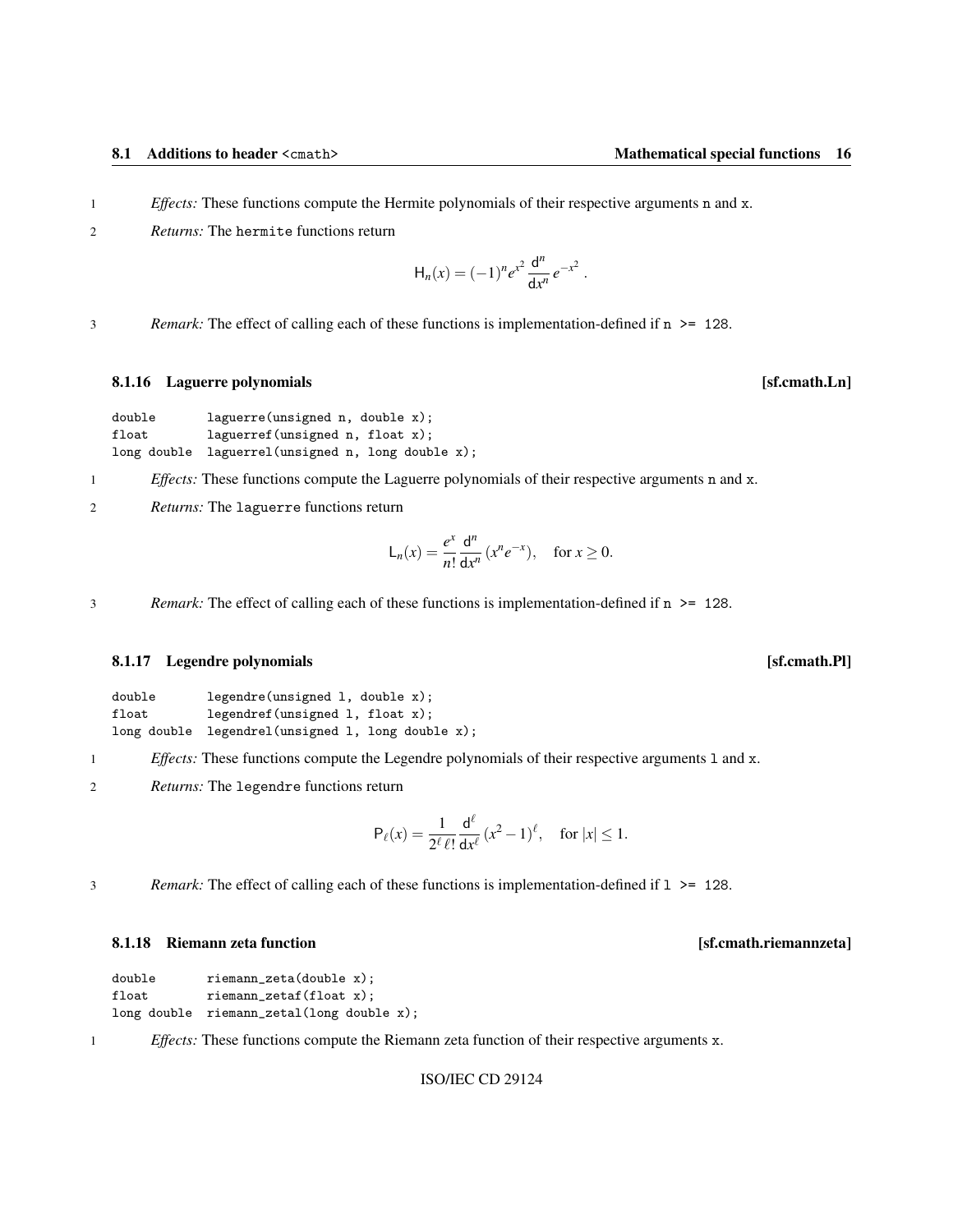.

<span id="page-24-2"></span>2 *Returns:* The riemann\_zeta functions return

$$
\zeta(x) = \begin{cases}\n\sum_{k=1}^{\infty} k^{-x}, & \text{for } x > 1 \\
\frac{1}{1 - 2^{1-x}} \sum_{k=1}^{\infty} (-1)^{k-1} k^{-x}, & \text{for } 0 \le x \le 1 \\
2^{x} \pi^{x-1} \sin(\frac{\pi x}{2}) \Gamma(1-x) \zeta(1-x), & \text{for } x < 0\n\end{cases}
$$

### <span id="page-24-0"></span>8.1.19 spherical Bessel functions (of the first kind) [sf.cmath.j]

```
double sph_bessel(unsigned n, double x);
float sph_besself(unsigned n, float x);
long double sph_bessell(unsigned n, long double x);
```
- 1 *Effects:* These functions compute the spherical Bessel functions of the first kind of their respective arguments n and x.
- 2 *Returns:* The sph\_bessel functions return

$$
j_n(x) = (\pi/2x)^{1/2} J_{n+1/2}(x)
$$
, for  $x \ge 0$ .

3 *Remark:* The effect of calling each of these functions is implementation-defined if n >= 128.

4 See also [8.1.8.](#page-20-1)

### <span id="page-24-1"></span>8.1.20 spherical associated Legendre functions **and the set of the set of the set of the set of the set of the set of the set of the set of the set of the set of the set of the set of the set of the set of the set of the s**

| double         | sph_legendre(unsigned 1, unsigned m, double theta);                   |
|----------------|-----------------------------------------------------------------------|
| $_{\tt float}$ | sph_legendref(unsigned 1, unsigned m, float theta);                   |
|                | long double sph_legendrel(unsigned 1, unsigned m, long double theta); |

- 1 *Effects:* These functions compute the spherical associated Legendre functions of their respective arguments 1, m, and theta (theta measured in radians).
- 2 *Returns:* The sph\_legendre functions return

 $Y_\ell^m(\theta,0)$ 

where

$$
\mathsf{Y}_{\ell}^{m}(\theta,\phi) = (-1)^{m} \left[ \frac{(2\ell+1)}{4\pi} \frac{(\ell-m)!}{(\ell+m)!} \right]^{1/2} \mathsf{P}_{\ell}^{m}(\cos\theta) e^{im\phi}, \quad \text{for } |m| \leq \ell.
$$

- 3 *Remark:* The effect of calling each of these functions is implementation-defined if l >= 128.
- 4 See also [8.1.2.](#page-18-1)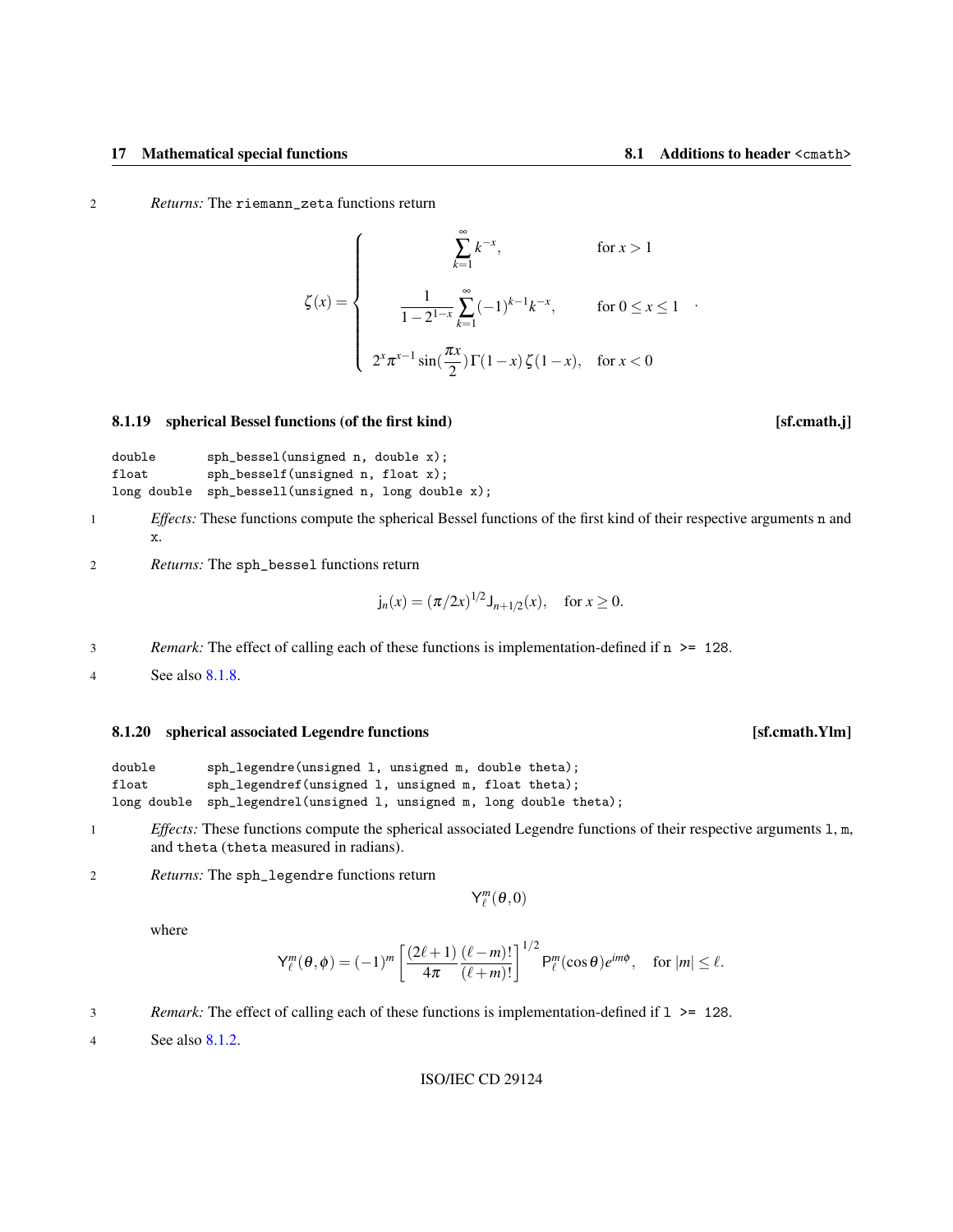## <span id="page-25-4"></span><span id="page-25-0"></span>8.1.21 spherical Neumann functions **and the set of the set of the set of the set of the set of the set of the set of the set of the set of the set of the set of the set of the set of the set of the set of the set of the se**

| double | $sph_{neumann}$ (unsigned n, double x);              |
|--------|------------------------------------------------------|
| float  | $sph$ neumannf (unsigned n, float x);                |
|        | long double sph_neumannl(unsigned n, long double x); |

- 1 *Effects:* These functions compute the spherical Neumann functions, also known as the spherical Bessel functions of the second kind, of their respective arguments n and x.
- 2 *Returns:* The sph\_neumann functions return

$$
n_n(x) = (\pi/2x)^{1/2} N_{n+1/2}(x), \text{ for } x \ge 0.
$$

3 *Remark:* The effect of calling each of these functions is implementation-defined if n >= 128.

4 See also [8.1.10.](#page-21-0)

## <span id="page-25-1"></span>8.2 Additions to header <math.h> [sf.mathh]

1 The header <math.h> shall have sufficient additional using declarations to import into the global name space all of the function names specified in the previous section.

<span id="page-25-2"></span>

| 8.3 The header <ctgmath></ctgmath>                                                                                  | [sf.ctgmath] |
|---------------------------------------------------------------------------------------------------------------------|--------------|
| The header <ctgmath>, if provided by the implementation, effectively includes the header <cmath>.</cmath></ctgmath> |              |

1 The header <tgmath.h>, if provided by the implementation, effectively includes the header <math.h>.

## <span id="page-25-3"></span>8.4 The header  $\langle \text{tgmath.h} \rangle$  [sf.tgmathh]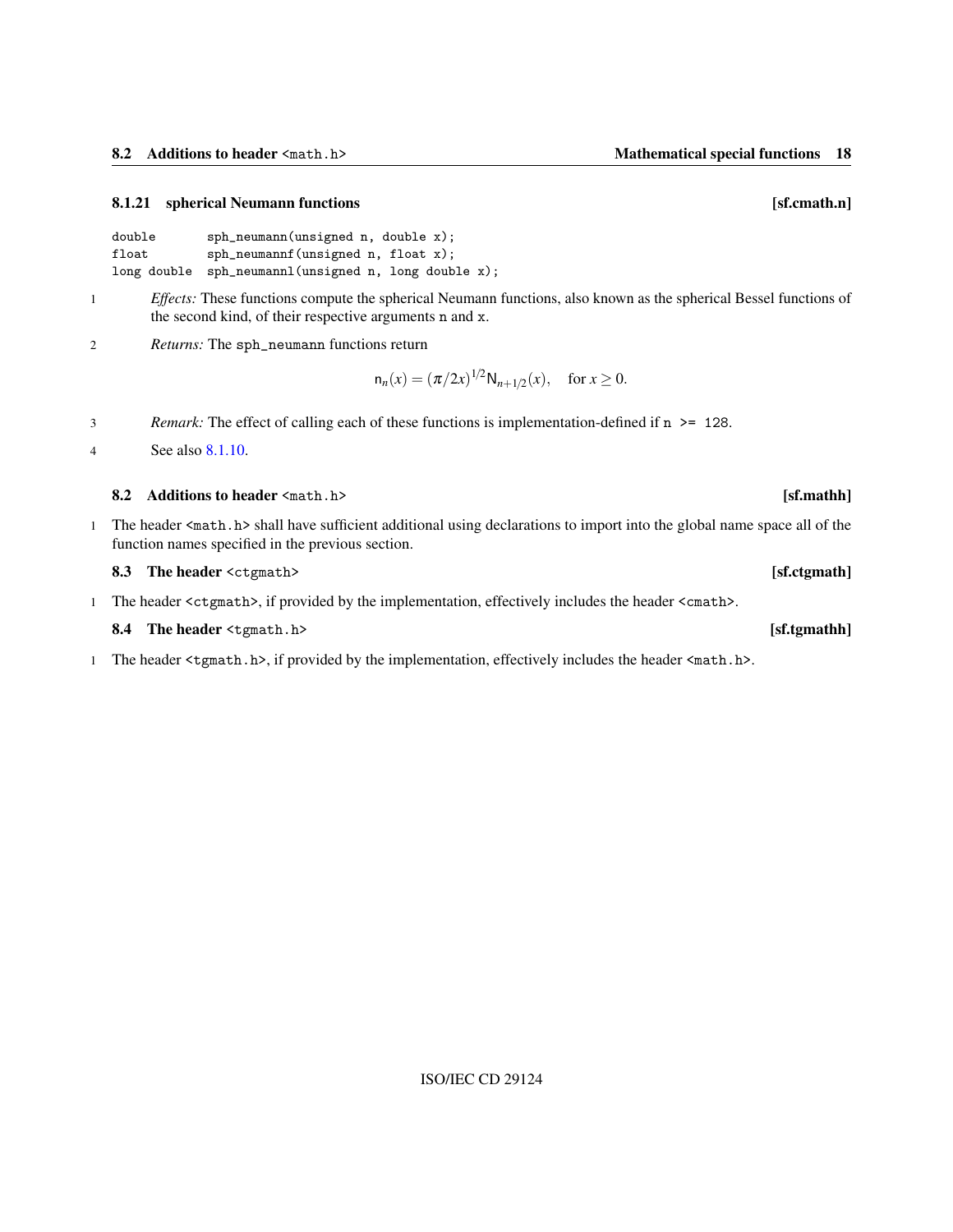# Bibliography

- <span id="page-26-0"></span>[1] IEC 60559:1989, *Binary floating-point arithmetic for microprocessor systems*.
- <span id="page-26-1"></span>[2] ISO/IEC TR 19768:2007, *Information technology — Programming languages — Technical Report on C++ Library Extensions*.
- <span id="page-26-2"></span>[3] ISO/IEC 24747:2009, *Information technology — Programming languages, their environments and system software interfaces — Extensions to the C Library to support mathematical special functions*.
- [4] Milton Abramowitz and Irene A. Stegun (eds.), *Handbook of Mathematical Functions with Formulas, Graphs and Mathematical Tables*. National Bureau of Standards Applied Mathematics Series, volume 55. U. S. Government Printing Office, Washington, DC: 1964. Reprinted with corrections, Dover Publications: 1972.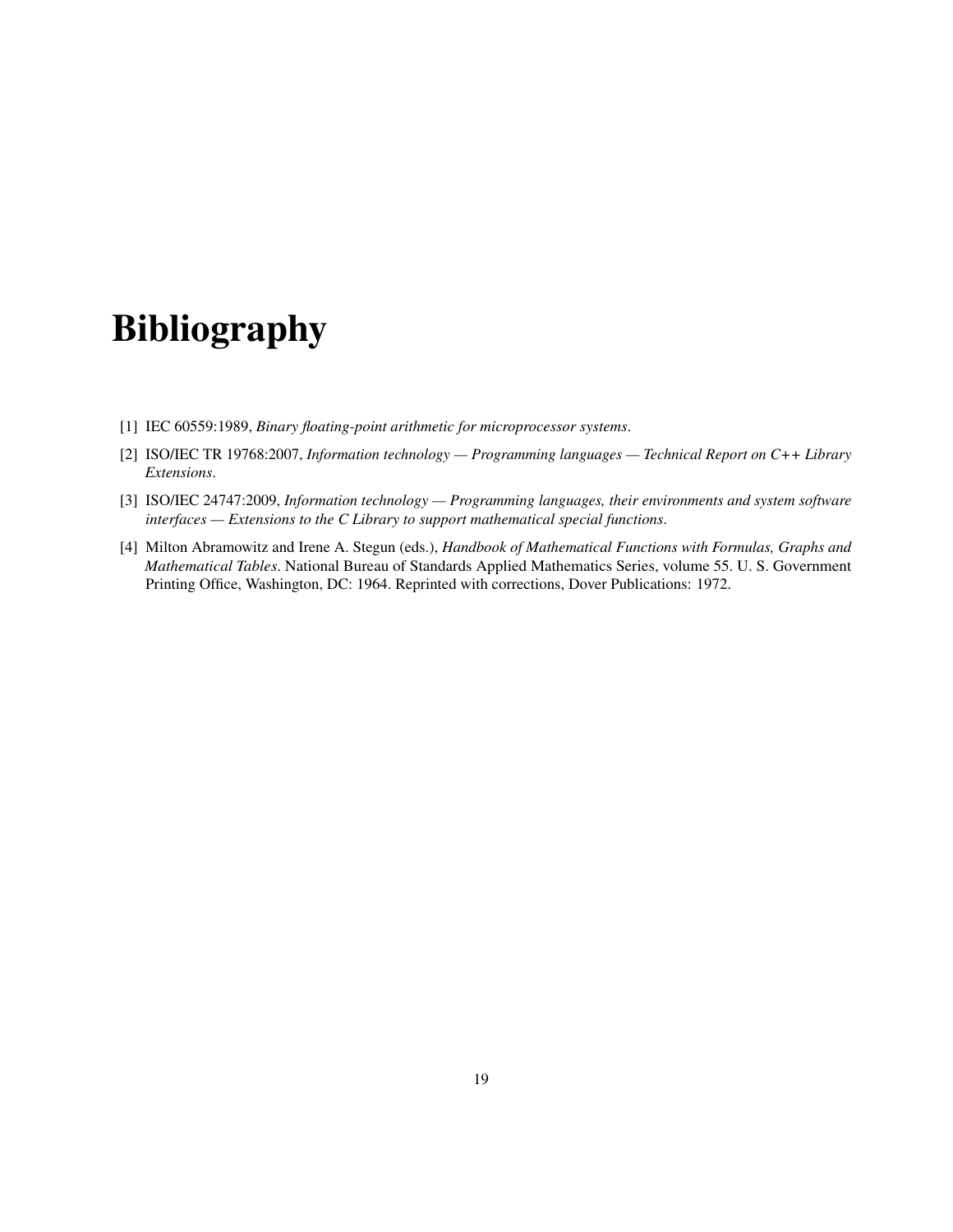## Index

<span id="page-27-0"></span>\_\_STDCPP\_MATH\_SPEC\_FUNCS\_\_, [7](#page-14-5) \_\_STDCPP\_WANT\_MATH\_SPEC\_FUNCS\_\_, [7](#page-14-5) assoc\_laguerre, [11](#page-18-3) assoc\_legendre, [11](#page-18-3) Bessel functions  $I_v$ , [13](#page-20-3)  $J_v$ , [13](#page-20-3)  $K_v$ , [13](#page-20-3)  $N_v$ , [14](#page-21-2) j*n*, [17](#page-24-2) n*n*, [18](#page-25-4) beta, [12](#page-19-4) beta functions B, [12](#page-19-4)  $<$ cmath>, [5,](#page-12-3) [8](#page-15-3) comp\_ellint\_1, [12](#page-19-4) comp\_ellint\_2, [12](#page-19-4) comp\_ellint\_3, [12](#page-19-4)  $<$ ctgmath $>$ , [5,](#page-12-3) [18](#page-25-4) cyl\_bessel\_i, [13](#page-20-3) cyl\_bessel\_j, [13](#page-20-3) cyl\_bessel\_k, [13](#page-20-3) cyl\_neumann, [14](#page-21-2) domain error, [11](#page-18-3) E (complete elliptic integrals), [12](#page-19-4) E (incomplete elliptic integrals), [15](#page-22-4) Ei (exponential integrals), [15](#page-22-4) ellint\_1, [14](#page-21-2) ellint\_2, [15](#page-22-4) ellint\_3, [15](#page-22-4) elliptic integrals complete Π, [12](#page-19-4)

complete E, [12](#page-19-4) complete K, [12](#page-19-4) incomplete Π, [15](#page-22-4) incomplete E, [15](#page-22-4) incomplete F, [14](#page-21-2) Eulerian integral of the first kind, *see* beta expint, [15](#page-22-4) exponential integrals Ei, [15](#page-22-4) F (incomplete elliptic integrals), [14](#page-21-2) H*<sup>n</sup>* (Hermite polynomials), [15](#page-22-4) headers, [5](#page-12-3) hermite, [15](#page-22-4) Hermite polynomials H*n*, [15](#page-22-4)  $I_v$  (Bessell functions), [13](#page-20-3) j*<sup>n</sup>* (spherical Bessel functions), [17](#page-24-2)  $J_v$  (Bessell functions), [13](#page-20-3) K (complete elliptic integrals), [12](#page-19-4)  $K_v$  (Bessell functions), [13](#page-20-3) L*<sup>n</sup>* (Laguerre polynomials), [16](#page-23-3)  $L_n^m$  (associated Laguerre polynomials), [11](#page-18-3) laguerre, [16](#page-23-3) Laguerre polynomials L*n*, [16](#page-23-3) Laguerre polynomials  $L_n^m$ , [11](#page-18-3) legendre, [16](#page-23-3) Legendre functions  $Y_{\ell}^{m}$ , [17](#page-24-2) Legendre polynomials  $P_\ell$ , [16](#page-23-3) Legendre polynomials  $P_\ell^m$ , [11](#page-18-3) macro names

predefined, [7](#page-14-5)